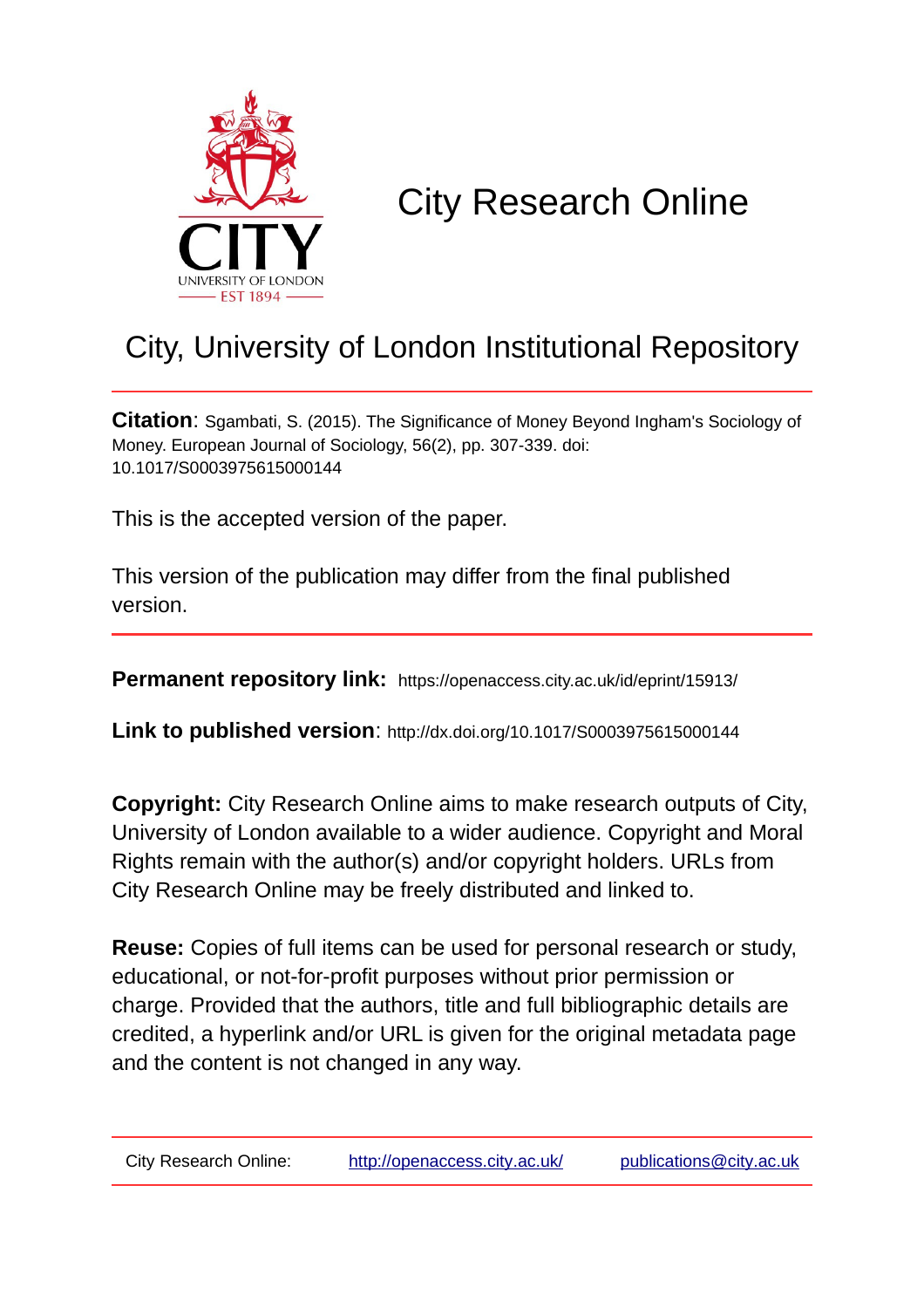**To cite this article, please refer to:** Stefano Sgambati (2015). The significance of money. Beyond Ingham's sociology of money, European Journal of Sociology, 56:2, pp 307-339.

**Link to the article:** http://dx.doi.org/10.1017/S0003975615000144

### **The significance of money. Beyond Ingham's sociology of money**

#### **(pre-proofed version, European Journal of Sociology)**

*Stefano Sgambati* 

Understanding money requires that we first grasp what makes money so significant - so *valuable* - to us. The article thus examines the sociology outlined by Geoffrey Ingham and criticises its ontology of money as a *measure of value* underpinned by state authority. By contrast, it argues that money ought to be primarily intended as *value in itself*. Accordingly, money's most specific attribute is none of its canonical functions but rather purchasing power: the power *not* to pay, or else the power to *buy time*. The latter is not the mere product of state (fiscal) agency, but is entangled from the start with the production of liquidity and the construction of speculative markets for debt. Thus the paper emphasises the importance of concrete bank *dis*counting vis-à-vis abstract accounting in concrete processes of monetisation, and shows how modern money, far from cancelling debts, is historically constructed within liquid financial relations so as to 'buy time' and systematically procrastinate the final 'rendering of accounts' for debtors. As a result, money cannot exist without the simultaneous existence of a debt that it will never discharge.

#### **Introduction: the problematic nature of money**

Of the many reflections on the money phenomenon produced in the last two decades, Geoffrey Ingham's work (1996; 2000; 2004; 2006; 2007; 2008; 2013) undoubtedly stands as one of the most valuable contributions. In particular, in *The nature of money* (2004), Ingham has produced a remarkable attempt to reconcile within a comprehensive sociology the many, and often contradictory, strands in the "underworld" of post-Keynesian monetary analysis (Ingham 2004, p. 11). Ingham's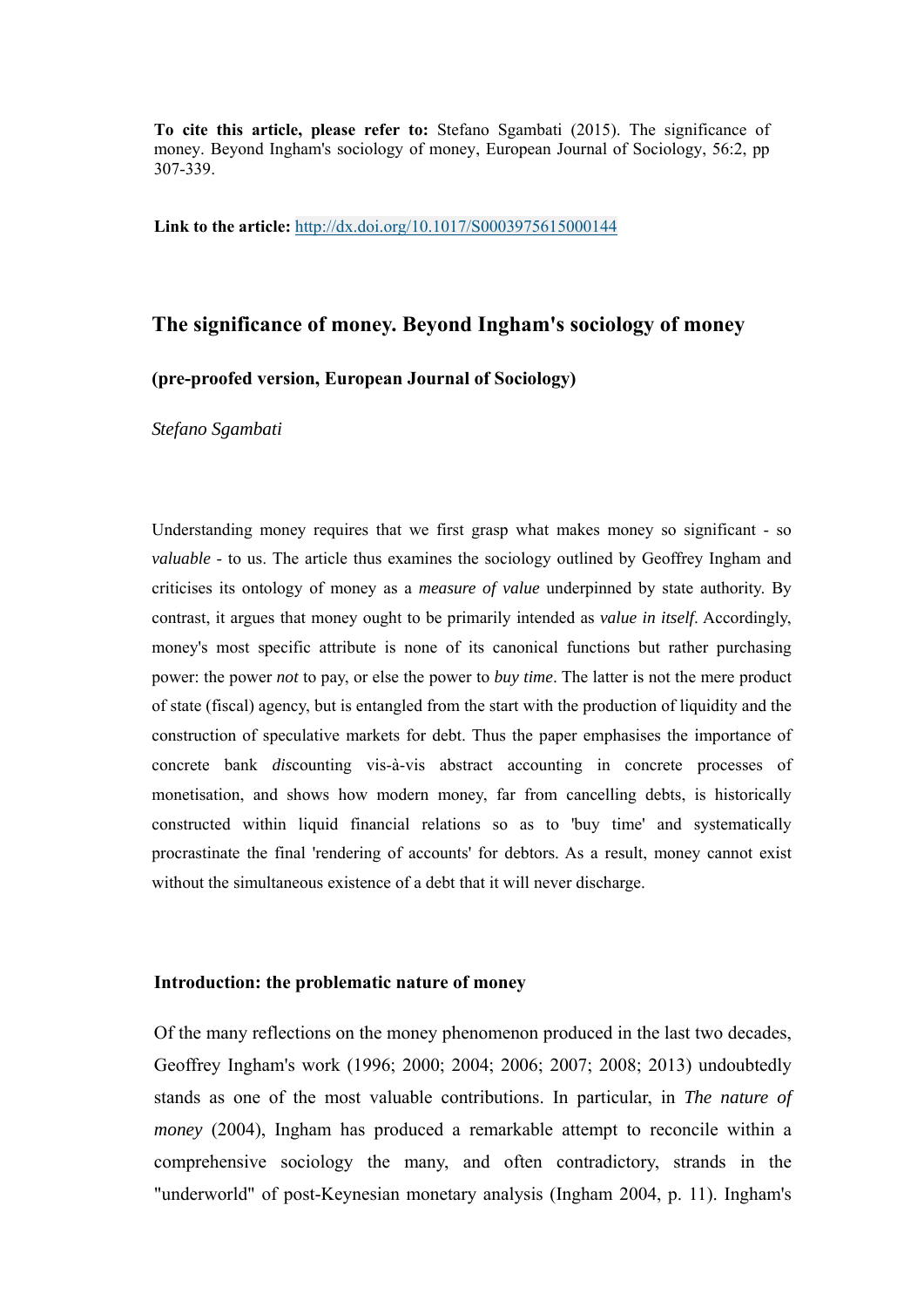great merit is to have shown how orthodox monetary analysis is grounded in an ahistorical and a-social understanding that is only concerned with establishing "the *logical* preconditions for money's existence" (Ingham 1996, p. 515), but which "does not possess an adequate *ontological* theory of money" (Ingham 1996, p. 509) capable of grasping the social-historical specificity of money, namely "how it functions and how it is maintained as a *social institution*" (Ingham 2004, p. 10). At the core of the mainstream doctrine is a functionalistic understanding of money - i.e. money is what money does - that is nearly exclusively focused on the medium of exchange function, and which assumes all other monetary functions as either given by, or derived from, the former (Ingham 2000, p. 17). In particular, the basic ontological error of orthodox economics is "to identify *forms* of money and their *circulation* with the quality of 'moneyness'" (Ingham 2004, p. 9): "in this conception 'moneyness' is somewhat tautologically 'exchangeability' - that is, the most 'liquid' commodity" (Ingham 2004, p. 6). By contrast, Ingham maintains that "money consists in 'claims' and 'credits'" (Ingham 2004, p. 6) that can only exist in relation to an abstract measure, or "money of account" as Keynes originally termed it (Keynes 1930).

Ingham's critique of mainstream economics, however, is not primarily focused on its ontological limits per se but on its *methodological* fallacies. In fact, according to Ingham orthodox "real analysis" only comprises an analysis of "*object-object relations* (exchange ratios between commodities, or the 'production function'), and *individual agent-object relations* (individual acts of utility calculation, or the 'utility function')", but it does not encompass an analysis of "*agent-agent*, or *social*, *relations*" (Ingham 2004, pp. 16-17). Such a (lack of) methodological focus makes ontological specification superfluous because it renders by default the nature of money *positive*, that is, given or determined by the impenetrable and a-historical rationality of the market. Altogether this positivist understanding implicitly supports the ideology that money, as a pure symbol-number, is *neutral* and thus does not affect the socio-economic process (Ingham 2004, pp. 16-17). The mainstream take on money can be accordingly epitomised as follows: *money is what money does, and what it does doesn't really matter.* Read: *laissez faire*!

Ingham's methodological project, on the contrary, moves from the basic assumption that money "can only be sensibly seen as being *constituted by* social relations" (Ingham 1996, p. 510), hence conceptualised as a social power that *does*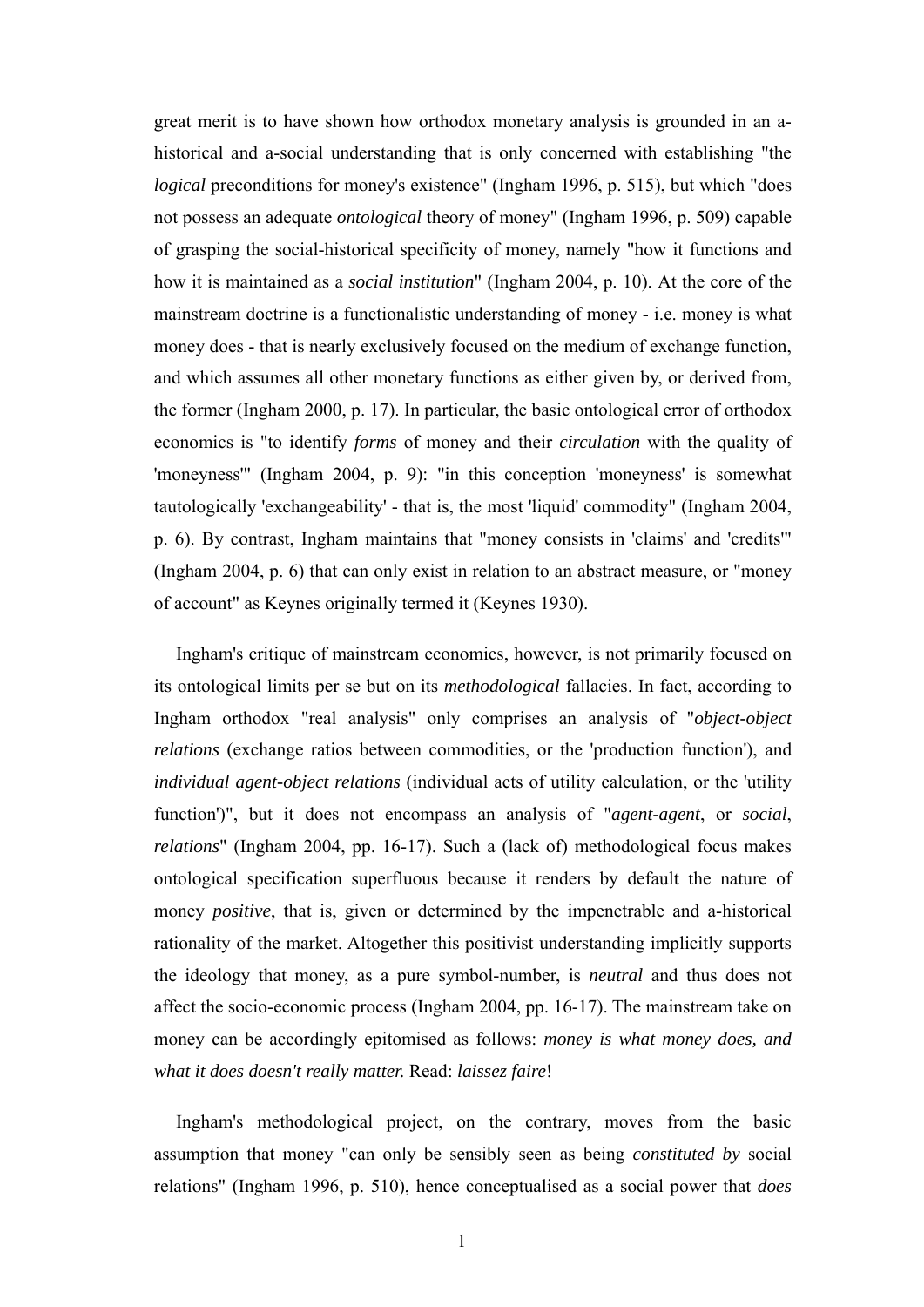matter. Ingham's sociology thus revolves around four major interrelated themes, or "fundamentals of a theory of money" (Ingham 2004, pp. 69-85), that are constructed in radical opposition to the main tenets of mainstream economics: first, money is not *essentially* a medium of exchange but an abstract measure of value, or money of account; second, money does not consist *substantially* in a commodity, but in an abstract claim (a credit, a promise, an institutional power); third, money is not a byproduct of a barter-like market exchange but, following the German Historical School, it is an institution underpinned by state authority; finally, money is not neutral in the economic process but is on the contrary an *autonomous* economic force.

Critically, I am going to argue in this article that Ingham fails to provide a theoretically consistent alternative to mainstream economics and, eventually, to grasp the actual significance - or "specificity" (Ingham 2007) - of money. On the contrary, his sociology reproduces an understanding that is in many respects as methodologically deficient and contorted as its orthodox counterparts, and equally blameable for a residual "economic determinism" (Konings 2010). Indeed, in spite of its professed *methodological relationalism*, Ingham similarly relies on a mixture of logical and "meta-theoretical" argumentations to justify the nature, origins and development of money *from without* (not from within) social relations. In particular, he systematically resorts to the *ad hoc* agency of the state (which is in fact steered by a subtle market logic) in order to justify the fact that money bears value.

My critique will first and foremost be a methodological and conceptual critique. My main point is simple: in order to understand money we must approach it neither as a measure (or medium) of value, nor as a claim to value, but as a *value in itself*. As such, money cannot be unilaterally established by an authority, but ought to be constantly negotiated within social relations. I will thus proceed as follows: in the first section I question the validity of Ingham's nominalist ontology and argue that money is 'by nature' neither a measure nor a claim but, if anything, a *unity in context*  of the two. Such a conceptualisation, however, still tells us very little about how money comes about in the world and why. Thus, in the second section I argue that a proper ontological reflection on the money phenomenon should subordinate the question of the 'dual' *nature* of money, as a measure/unit and a claim, to the question of its *significance* as a 'whole', or 'unity'. To that purpose, money should be granted in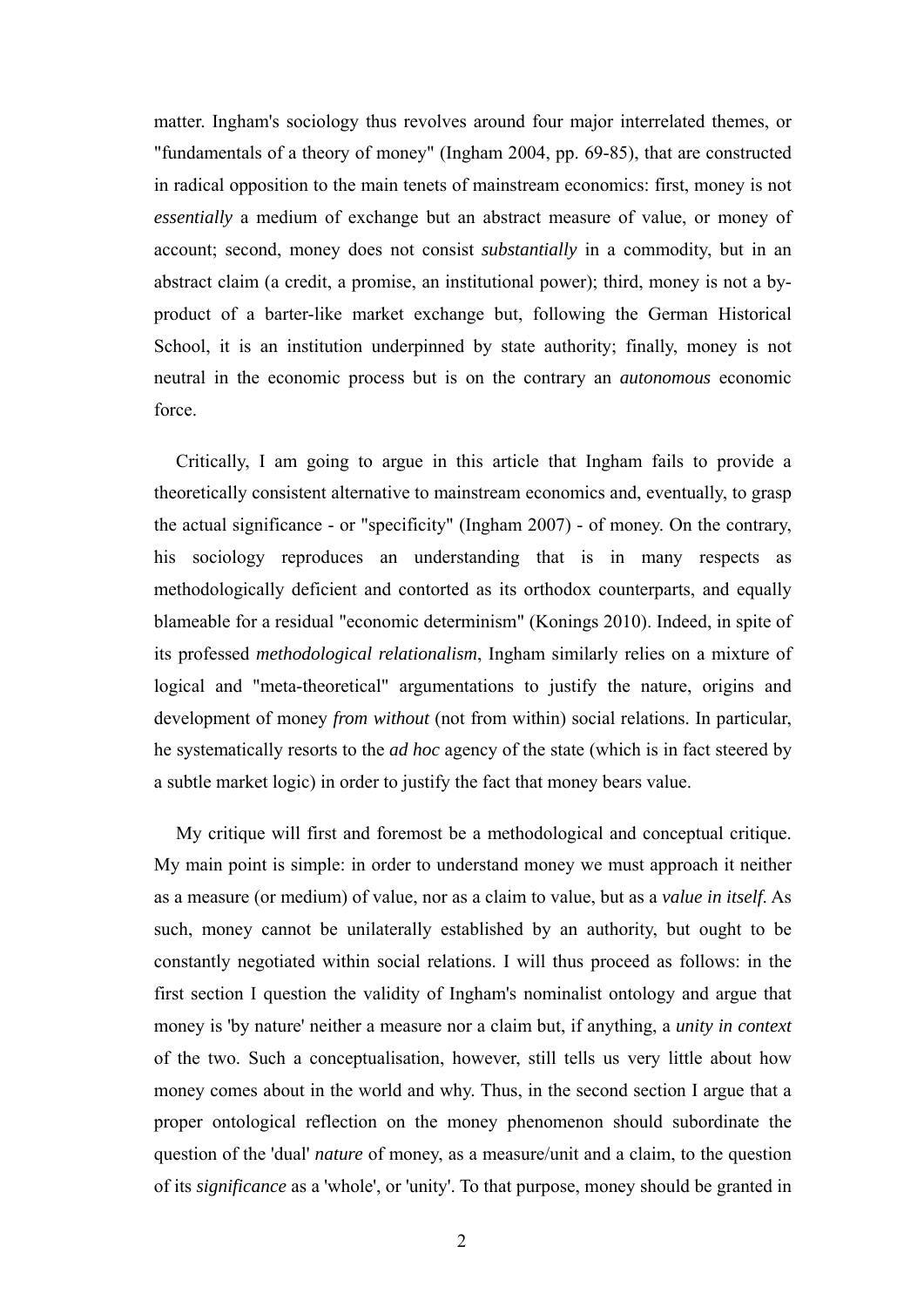principle the phenomenological status of *value*: a gestalt, metaphor and form of social relations. Accordingly, the most specific attribute of money 'as we know it' is none of its canonical functions (with the partial exception of the store of value function): instead, it is *purchasing power*. Critically, the latter cannot be understood without reference to historical processes of monetisation and market-making in the modern political economy. In the third section I therefore proceed to highlight the flaws in Ingham's account of the historical origins and development of money. Other than discussing the emergence of monetary functions, this account does not encompass a theory for understanding actual processes of monetisation and the construction of speculative markets for debts. Instead, it constantly relies on the extra-economic agency of the state to justify institutional transformations and developments in monetary practice. Undoubtedly, Ingham does emphasise the centrality of the state in the creation of money also to invalidate the market-driven thesis of its origins. However, especially when it comes to explaining how money gets its value, Ingham ultimately frames the state authority (and, subsequently, the monetary authorities) as the most economic of all agents. In particular, as I show in the fourth section, by postulating the primacy of the fiscal agency of the state in the making of money, Ingham is caught in a fundamental paradox: the state can only gives 'substance' (qua purchasing power) to money by promoting a market for it, de facto behaving as an economic agent that is committed to commercialising its own promise of payment in line with market imperatives. In the final section I further investigate the relationship between states and markets in the creation of money, and uncover in Ingham's discourse a subterranean theme of money as liquidity. This theme is somehow camouflaged as a question of credibility in 'stable money', and framed in a way that the value of money no longer seems to be the concrete product of a 'battle of man with man', but appears as the abstract outcome of a battle of ideas, as performed by 'epistemic communities'. Finally, in the conclusions I summarise my argument on the significance of money and offer some guidelines for future studies in money and finance.

#### **The money of account: a measure with no value**

Ingham's primary concern is to provide an adequate *ontology* of money (Ingham 1996), and thus answer to the most basic question - what is money? - without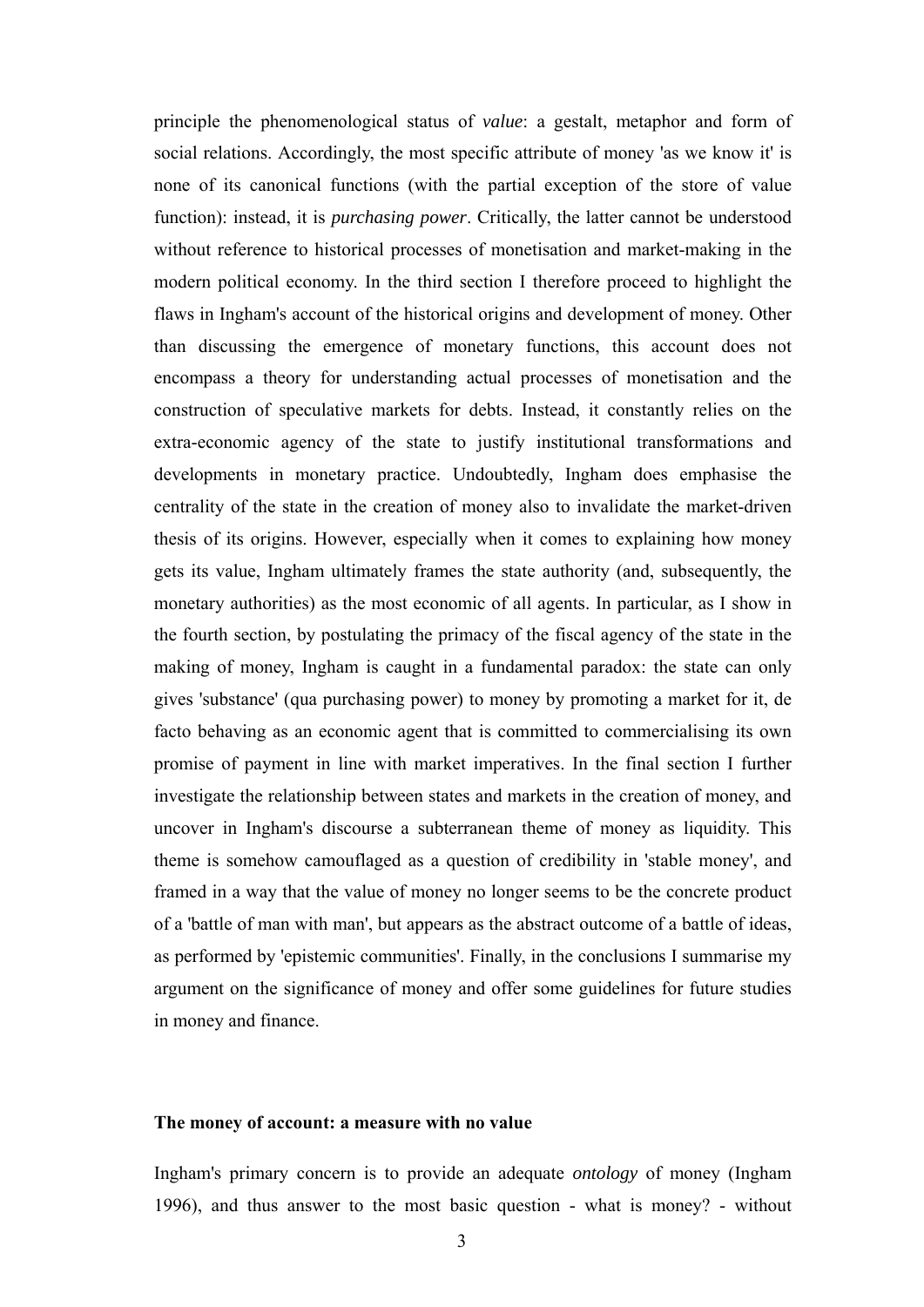incurring the classic functionalist error. Hence from his perspective money *cannot* simply be what money does, and this in turn seems to imply an impossibility to provide a straightforward and *unitary* definition of the phenomenon. Money is indeed conceptualised as a *dual* entity: an *infrastructural power* that provides the basis "for the progressive rationalization of social life" and "expands human society's capacity to get things done" as well as a *despotic power* that "can be appropriated by particular interests" (Ingham 2004, p. 4).

This phenomenal duplicity finds its semantic poles respectively in the concepts of *measure* and *claim*. The first is the proxy of a universal instrumentality (i.e. a structural property) whose *ratio* cannot be appropriated by the subject but only be governed by society as a social system. The second is the proxy of a particular finality (i.e. an agential feature) that can and must be pursued and appropriated by the subject. Significantly, money encompasses these two seemingly contradictory features: it is "uniquely specified as a *measure of abstract value* (money of account) [...] and a *means of storing* and *transporting* this abstract value (for means of final payment or settlement of debt)" (Ingham 2004, p. 70).

To be sure, most contemporary scholars explicitly refer to money as a dual and deceptive phenomenon that is capable of articulating *in a sense* the contradictions between subjective agencies and objective structures (see Hodgson 2001, p. 296). Dodd (2005a, p. 563; 2005b, pp. 406-7), for instance, sustains that all monies share two basic qualities: they are at once general and abstract units of account, or monetary *denominations*, and particular and concrete (though not necessarily tangible) *media* of exchange. In a similar vein, Zelizer (2000; 2011) argues that all monies serve both general and local circuits and entail at once uniformity and diversity. In general, it is safe to assume that after Aristotle virtually every scholar would agree that money is an actual paradox, or a peculiar *non-sense*, as the Greek philosopher put it<sup>1</sup>. According to Konings (2011a), such a dualistic understanding of money is due to the fact that our theorisations merely register, though always in peculiar ways, "the fact that in our everyday practices we are capable of grasping money as both universal and particular *at the very same time*".

Critically, despite recognising a fundamental duplicity in the money phenomenon,

 $\frac{1}{1}$ Aristotle, *Politics*, 1257b: 8-17. See also Amato 2010b.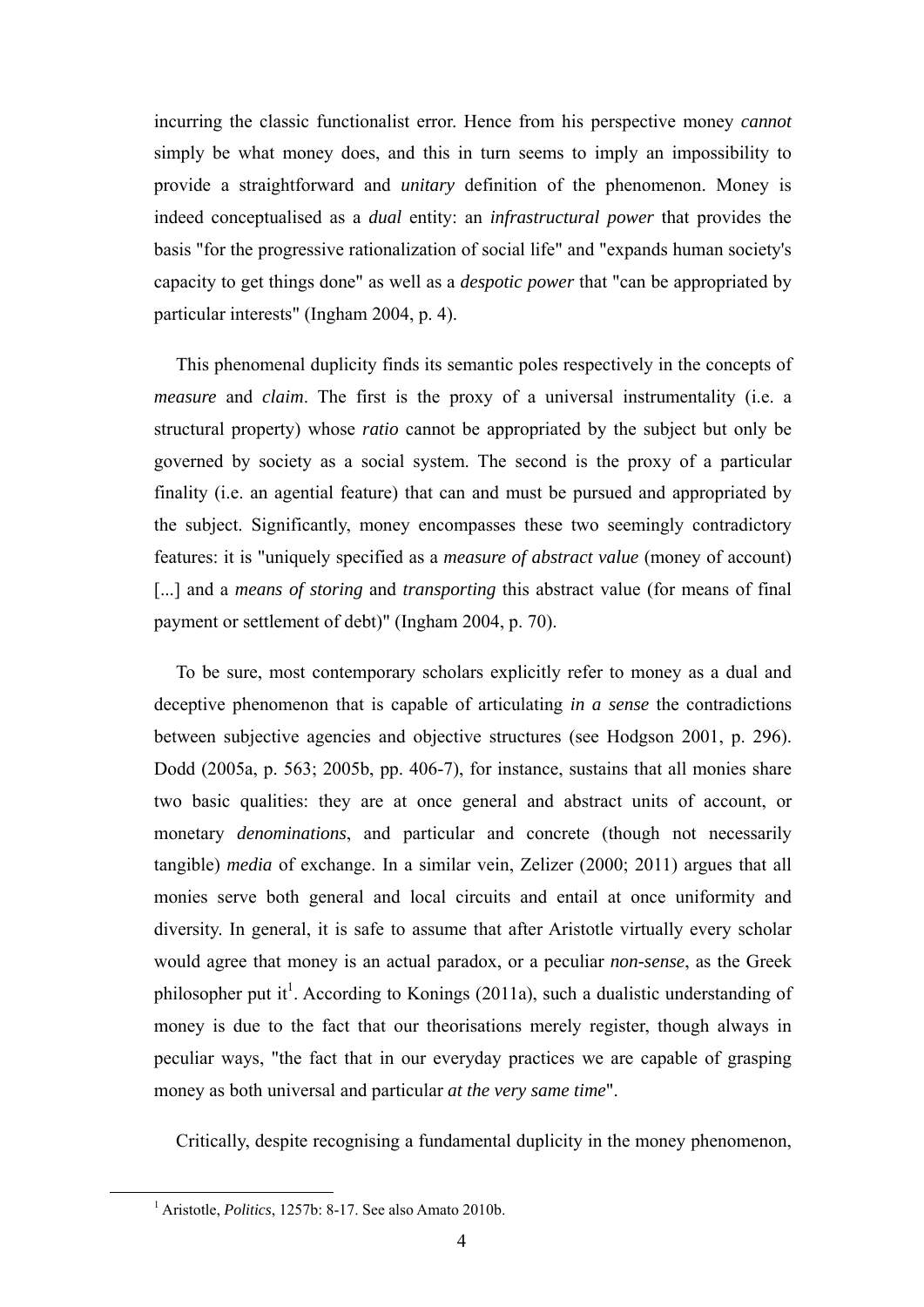Ingham does not really try to make sense of the *unity* that the general measure and the particular claim contextually articulate *in the name of money*. Instead, he opts to uphold the former over the latter as the primary concept for a theory of money. Hence he assigns ontological specificity to the measure of value alone. As he puts it, "[m]oneyness is *assigned* by the money of account, not by the form of money", for "the money of account is logically anterior to any form of money that bears the abstract value" (Ingham 2004, p. 70). Accordingly, "the very *idea* of money, which is to say, of abstract accounting for value, is *logically anterior and historically prior to market exchange*" (Ingham 2004, p. 25).

Ingham's choice to uphold the measure over the claim is quite controversial. This conceptual position, referred to as *monetary nominalism*, is traced back to the earlier ideas of Keynes who, in the first pages of his *Treatise On Money* (1930), distinguished between a nominal money-of-account and a real money (which he termed "money-proper"). As he famously argued, "the money-of-account is the description or title and the money is the thing which answers to the description" (Keynes 1930, pp. 3-4), so that money "in the full sense of the term can only exist in relation to Money of Account" (Keynes 1930, p. 3). This said, it is worth pointing out that despite making a number of statements on the importance of the money of account (especially in the very first pages of his Treatise), Keynes never explicitly argued for the ontological specificity, or primacy, of the "description" (indeed, how can a description be logically anterior and historically prior to the value-thing that answers to it?). On the contrary, he was clear enough to define money *properly speaking* as the thing that answers to the description, namely as that the "delivery of which will discharge the contract or the debt" (Keynes 1930, p. 5). Accordingly, the great bulk of the Treatise's Book I (on the nature of money) was devoted to analysing and classifying the concrete *forms* that money could take as a means of payment and exchange, yet no effort was put into questioning its alleged *essence* as the description-idea of "abstract accounting for value" (Ingham 2004, p. 25).

Notably, the same subtle *ontological realism* (but perhaps I should say *formalism*), placing the means of payment rather than the money of account at the core of monetary analysis, can also be inferred from Knapp's original thesis, which Keynes openly subscribed in his Treatise, and according to which "all money, whether of metal or of paper, is only a special case of the means of payment in general" (Knapp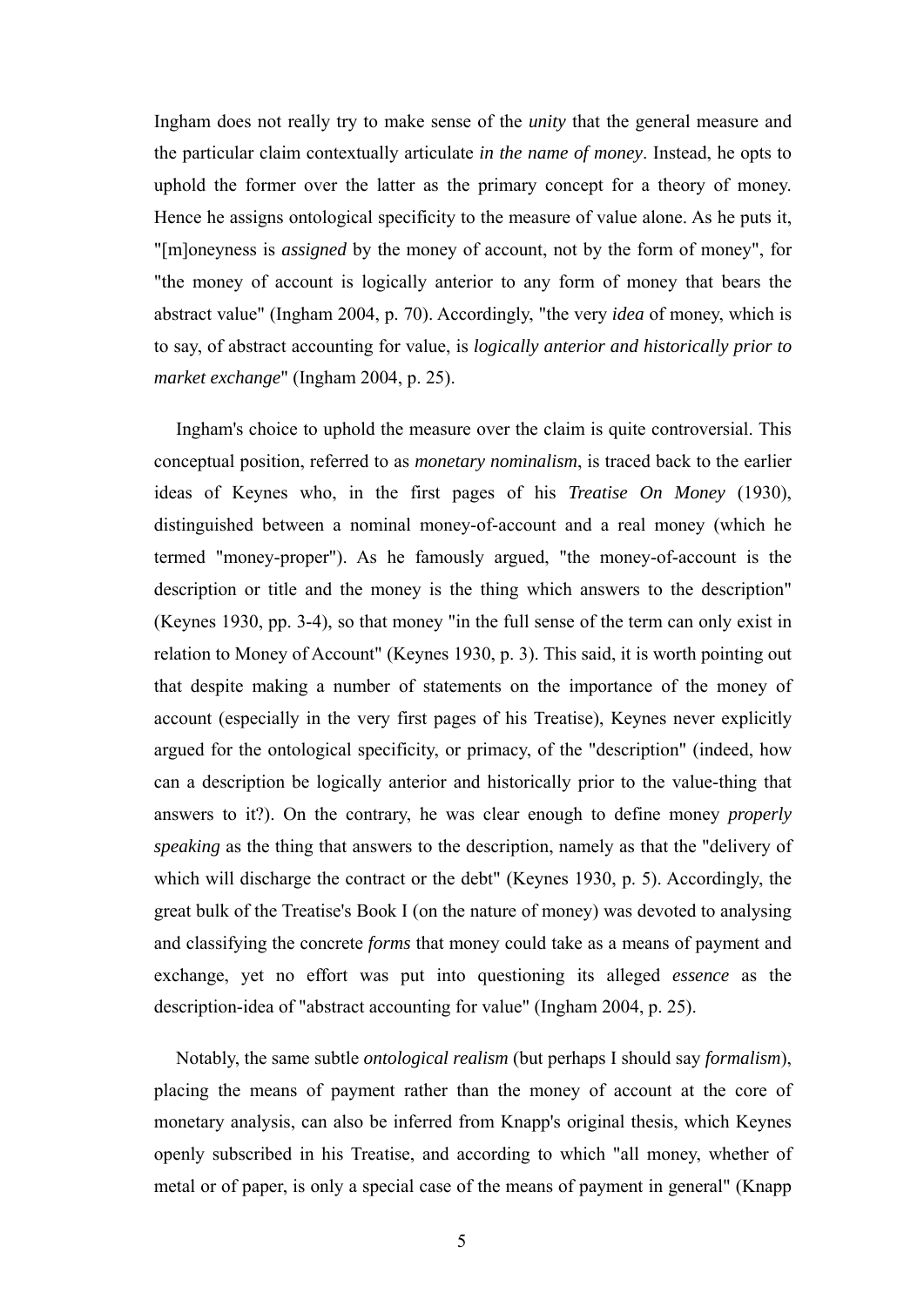1924, p. 2). More specifically, for Knapp money is a creature of the state insofar as the latter is able to impose a tax debt on its subjects and then choose what will redeem them at "State pay offices" (Knapp 1924, p. 95).

Drawing on Knapp, Keynes has thus argued that the age of chartalist money, that is, the age of money properly speaking, is reached when the state is in the condition to claim the right not only to enforce the description, but also *to establish that which answers to it* (Keynes 1930, p. 5). This, writes Keynes, goes as far back as four thousand years ago - in practice, to the dawn of civilizations. Therefore it would make little sense to debate about what comes first between the money of account and the means of payment, the measure and the claim, because we can only understand the latter in relation to the former, *and vice versa* - precisely as a unity in context. That is, measure and claim are necessarily instituted *by the same token*.

Ingham, by contrast, separates the institutional genesis of the measure from that of the claim: the former is prior to the market; the latter, we shall see, is contingent upon it. And so, paradoxically, in his attempt to confute the ontological primacy of the medium of exchange, he similarly gets stuck on a pseudo-ontological ground whereby he can merely re-establish a "*logical* foundation of money" (Ingham 2004, p. 89, emphasis added). His theorem is straightforward: if we don't name the moneything first, we cannot own it and hence alienate it. In other words, *unless we speak the same monetary language* and hence agree upon a nominal unit of account, we will not be able to express prices, arrange contracts with each other and eventually settle debts - whence the rationale for *ontological nominalism*. This leaves out a most fundamental question: what is it that we are actually *naming* and *claiming* when we speak money in our daily transactions?<sup>2</sup> Furthermore, why do we need a monetary language to begin with?

#### **The (neglected) phenomenon of purchasing power**

Scholars, including heterodox ones, often forget that by means of money we do not just name the material world of the political economy (its means and forces of

 $\frac{1}{2}$  $2A$  similar question - and namely "money talks, but what is it saying?" - is posed by Wennerlind (2001) in his article on the semiotics of money, where he analyses money as a "discourse of power" (Wennerlind 2001, p. 558).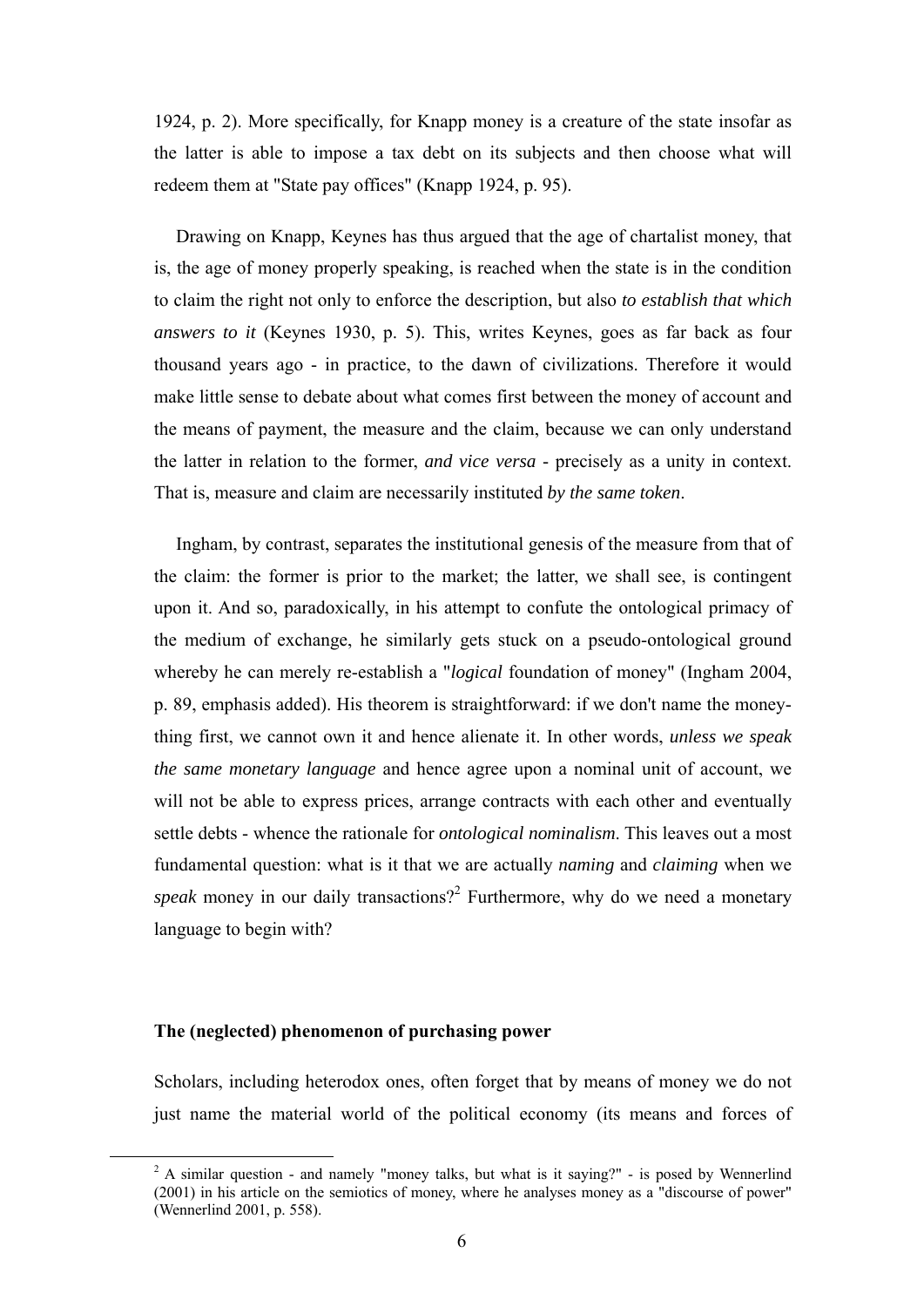production) so that we can finally exchange its products, but *we make claims* on it about what it is worth (producing and exchanging) and what it is not. By doing so we do not simply co-measure values, but we bring them into being. Stated differently, money does not simply *denote* a metrological system for the accounting of debts and the scaling of prices but, more importantly, it also *connotes* a process of signification/valorisation in which values are constantly and contextually becoming and mutating *in the name of money* - that is, in virtue of the myth of an endless accumulation of money that is entirely uprooted from, and which yet embraces and gives sense to, the material world of production.

Pace ontological nominalism, in this process of signification the nominal measure can only come into existence *along with* real value, and in particular along with the value of debts, as Keynes (1930, p. 4) has pointed out. Logically, *monetary* commensuration is always finalised to claiming worth in payment and exchange<sup>3</sup>. In this respect, the question of what comes first between the measure and the claim (or the medium) is a classic 'chicken or egg dilemma' that tells us very little about the institutional genesis of money and its political *and* economic significance. A proper ontology should therefore move beyond the basic question of '*what* money is', which is so often translated into an abstract *semantics* of monetary functions/uses (see for instance Polanyi 1980), and aim to respond to a more fundamental question: "*how*  money is" (Bjerg 2014), and *why*. In other words, ontology should overcome *logical analysis* and embrace *phenomenological understanding*, so as to move in the direction of a *semiotics* of money: a study of why and how money is historically constituted as an icon (Konings 2011a) that seems to act autonomously and which is experienced to bear value in itself.

To this purpose, and in order to avoid the *positivist fallacy* of orthodox monetary analysis (i.e. the reduction of the institution of money to an a-historical rationality, law, or logic of exchange), I contend that the question of the Janus-faced *nature* of money ought to be recast in terms of its emblematic *significance* as a 'whole'. Money must be accordingly conceptualised as a *value* (a metaphor, a gestalt) that institutes a certain way of experiencing and finalising the *quid pro quo* of exchange (see Shell

 $\frac{1}{3}$  $3$  Analogously, Saiag (2014, p. 574) has recently argued that "if money is a system of evaluation and settlement of debts, then monetary practices consist of *both* accounting and settlement. The question, therefore, is no longer whether payment, exchange and accounting can be observed separately from each other, but what kind of debts are evaluated and settled in each monetary practice".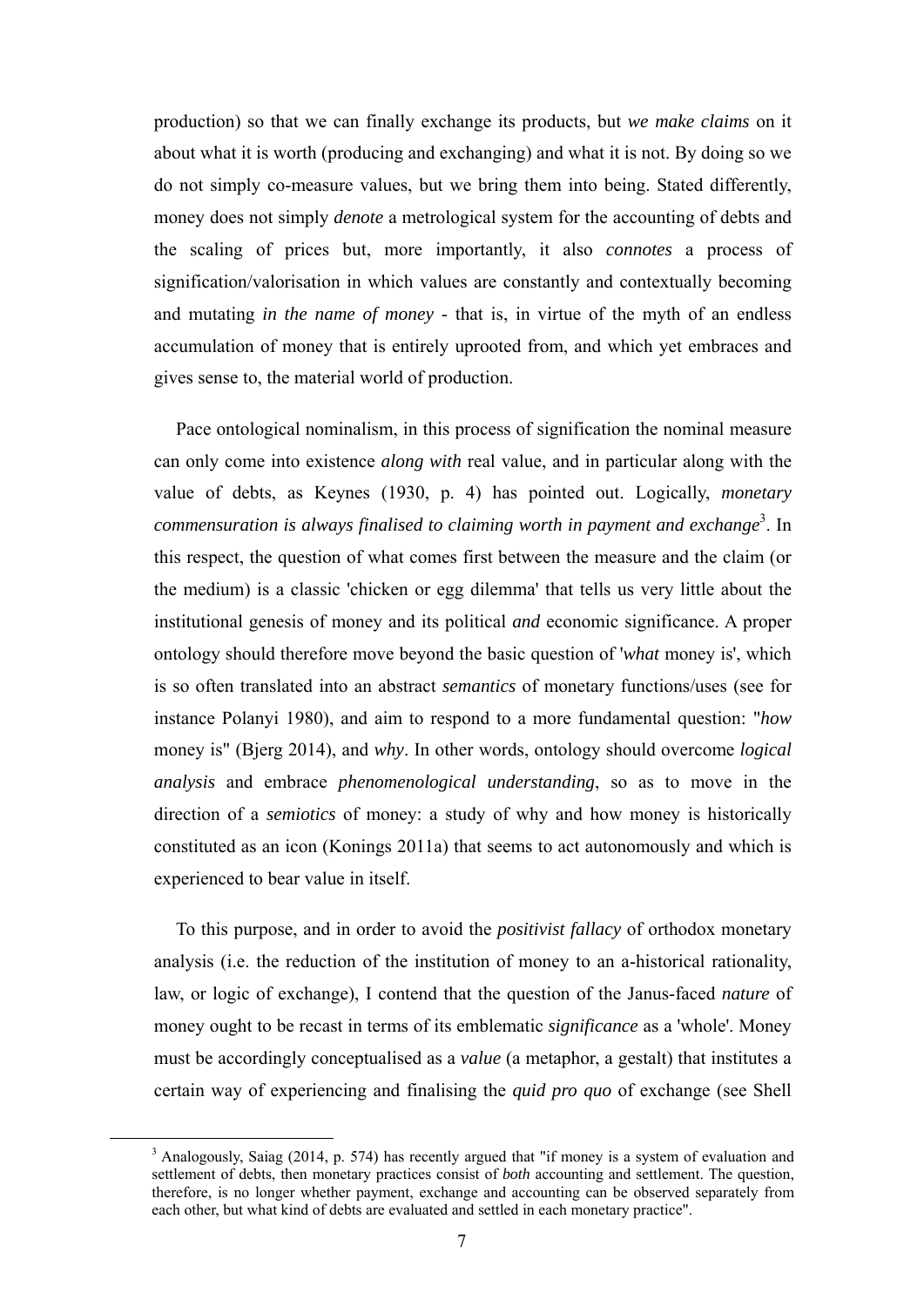1982; Amato 2010a; 2010b; Konings 2011a). For if money, as a measure *and* a claim, does logically imply exchange, the reverse is not true. Indeed, as anthropologists have long concluded, exchange can and *does* exist without money. Hence ontology should be instrumental to setting out the terms for the following phenomenological enquiry: what is the need or, better, the *absence* (Amato 2010b; Legendre 2005, p. 111), that money, 'as an institution', is meant to historically materialise in its twofold and deceptive articulation of measure and claim, universal and particular, structure and agency, means and end? More specifically, in what sense does money, as a value and a metaphor, connote the social text when it is 'uttered'? And, reciprocally, in what consists the dimension of *silence* that this new 'word' (or perhaps I should say 'figure of speech') opens with regards to social relations of exchange (Amato 2010a, p. 74)?

To answer this question or, better, to bring the question of 'money *as* value' into being, we must start from the common sense of what makes money so *worth* being pursued in the daily praxis: *purchasing power*. At first sight, purchasing power simply satisfies the *need* to pay and exchange, in line with the orthodox view. However, on a closer examination, purchasing power also materialises an *absence*  (Amato 2010b), namely the power *not* to pay and exchange. The latter directly relates to the store of value function, "money's least *specific* attribute" according to Ingham (1996, p. 525). The reason is simple: to own the power to pay and exchange implies the possibility to *store* this power and hence, following Commons (1924), *to withhold it from others*. In this regard, it has been argued that money should be termed more properly "purchasing potential", as it "can remain indefinitely in the state of potentiality" (Amato and Fantacci 2012, p. 37; see also Werner 2005, p. 187).

Keynes captured the significance of purchasing power as the institution of the possibility not to pay in his famous "liquidity preference hypothesis" (Keynes 1936), where he elucidated the relationship between the demand of money and the rate of interest (I will discuss the theme of liquidity in the final section). Building on his insights, Minsky has subsequently shown how the capitalist monetary economy is inherently unstable because of a fragile financial structure that entails the systematic formation of spirals of debt deferrals. As these 'credit cycles' unfold, economic agents are likely to get caught in speculative practices of debt financing, to the point that they will seek money to merely pay interest on outstanding liabilities (see Minsky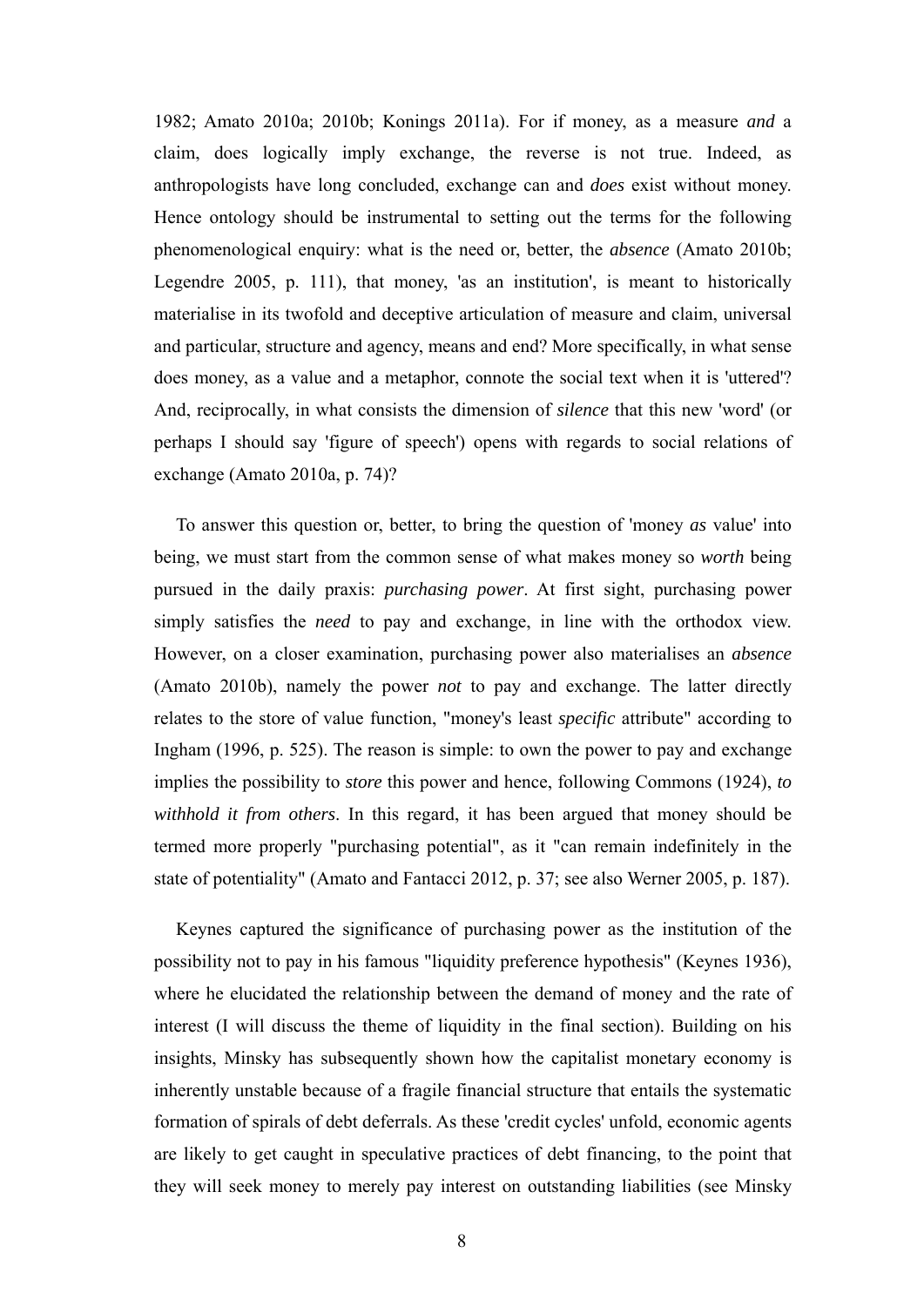1977; 1986; Ingham 2008, pp. 40-3; Nesvetailova 2007; 2010).

When the economy reaches this 'Ponzi stage', money is sought-after mostly in order to procrastinate the final fulfilment of debt commitments. As it were, towards the end of its 'life-cycle' money reveals itself as the power to *buy time* in financial markets, to the point of putting overall exchanges to a stall when the financial bubble finally busts. As a result:

[money] makes it possible for saving to be entirely unconnected with concrete goods and to take place rather through the constant and indefinite accumulation of abstract purchasing power, in the precise sense of *power independent of the fact of being concretely exerted –* so independent as to jeopardize the very possibility of it being exerted. (Amato and Fantacci 2012, p. 42)

The notion of purchasing power thus brings into focus the normative and institutional character of money as a concrete object of finance, hence as something that is more than a measure of, and a claim to, value. Indeed, as purchasing power, money appears as "a socially constructed abstract value which is measured by its own scale of value" (Ingham 2007, p. 268); "the value of things in *pure abstraction*" (Simmel, cited in Ingham 2004, p. 71); "one of those normative ideas that obey the norm that they themselves represent" (Simmel, cited in Ingham 2004, p. 74). In short, as purchasing power, money appears as the 'fundamental value' of the (political) economy.

It must be said in this respect that, unlike the idea of 'abstract accounting for value', purchasing power cannot be found everywhere in history (with the wisdom of hindsight), but is an institution specific to the modern world. Indeed, as Ingham (2000, p. 21, emphasis in the original) suggests, money "*makes possible the reproduction and continuity of economic life*" only when its institution finally assumes this seemingly transcendental, self-referential and autonomous *form of value*, and this has only taken place in conjunction with the rise of credit-money and the advent of capitalism. In this respect, Ingham also laments that one of the major deficiencies of orthodox monetary analysis is that it fails to "specify why money, as opposed to any other functionally alternative asset, performs as an intergenerational store of value", or else "as a temporal transporter of abstract value" (Ingham 2000, p. 21). Put simply, orthodox theory is unable to explain why and how money gets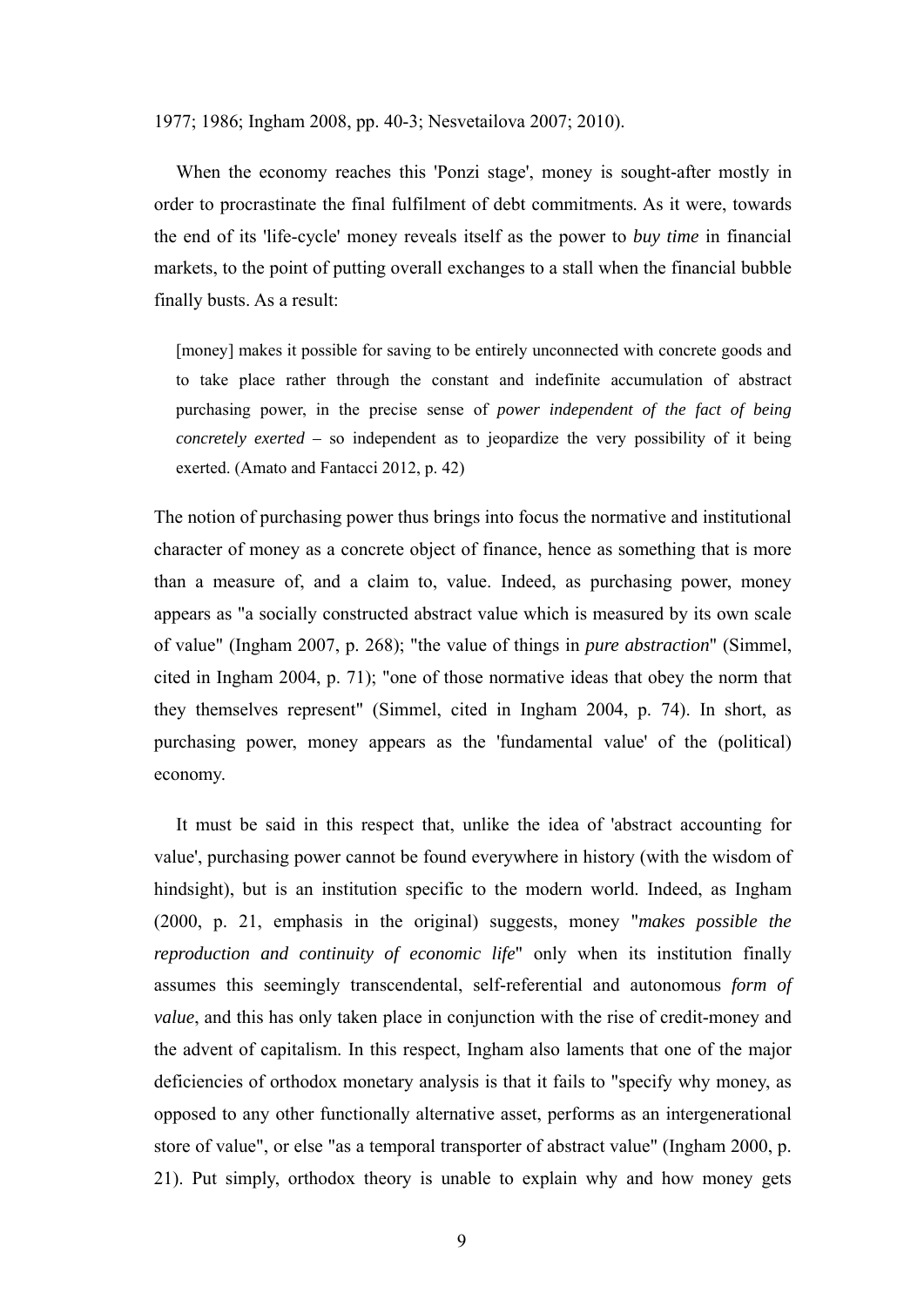historically constructed so as to bear purchasing power. However, as I will argue in the next section, Ingham also is unable to explain how money historically gets its value as *from within* social relations. Instead, his account of the historical origins and development of money (Ingham 2004, pp. 89-133) ought to systematically rely on the *ad hoc* agency of the state in order to justify the institutional transformations of money and the monetisation of debt relations.

#### **A history of money without a theory of monetisation**

Ingham's account of the history of money can be described, using his own words, as a "developmental sequence of the social structure of monetary practice" (Ingham 2000, p. 27). The sequence starts with the institution, lost in the mists of time, of the original idea of money "as a measure of value for representing and accounting for the (utilitarian and symbolic) worth of social positions and roles" (Ingham 2000, p. 27). It is assumed in this respect that primordial monies of account were devised by (proto-state) sacred authorities "to calculate differential debts to society" (Ingham 2004, p. 91) and to establish *wergeld* as a "worth payment" (Ingham 2004, p. 92). Following the (conjectural) emergence of primordial monies of account in prehistoric (and pre-economic) settings, we witness the actual emergence of "standards of value based upon quantitative relations between commodities expressed in a money of account" (Ingham 2000, p. 27; 2004, p. 91). This development took place for the first time in third-millennium BC Mesopotamia, when the temple and palatial authorities of the ancient Near East began to develop metrological systems for administering the prices of commodities (see Hudson 2004). The establishment of price systems (in what are by now *economic* settings) is then followed by the institution of "standardized means of payment/stores of value" in the second millennium BC (Ingham 2000, p. 27) and, finally, by the constitution of a totalising money system rooted in a general means of payment and exchange: coinage. This stage historically started around 600 BC in ancient Greece, and culminated with the consolidation of the Roman "coinage-military complex" (Ingham 2000, p. 27; 2004, pp. 89-106).

Unfortunately, Ingham does not provide any clear mechanism of causation for his developmental sequence. In particular, he does not explain the primordial transition from moral to economic debts, namely why and how "the calculation of social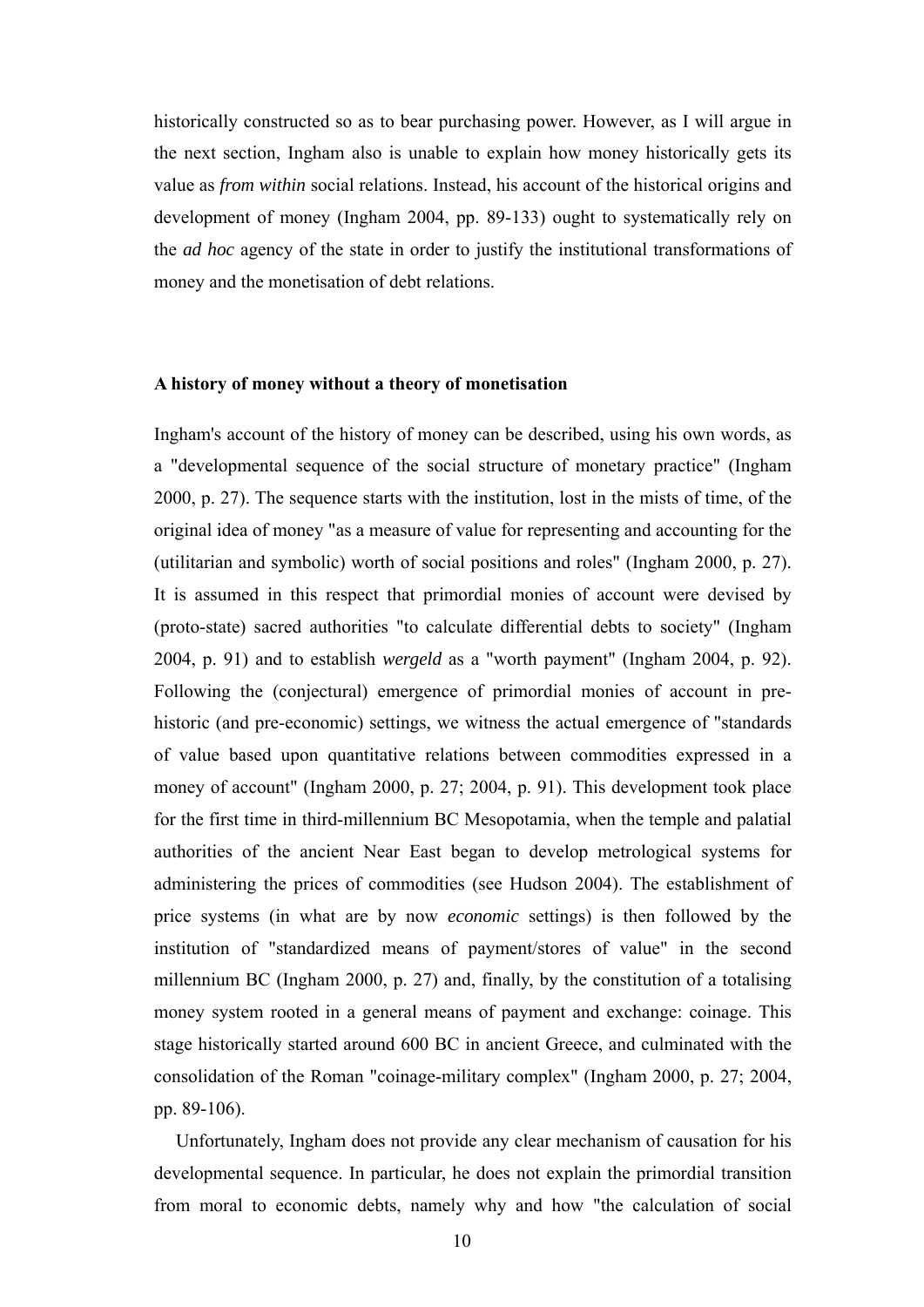obligations was transformed into a means of measuring the equivalences between commodities" (Ingham 2004, p. 91). Rather, each development appears as unfolding from the agency of a pre-existing extra-economic authority. This is fundamentally in line with Ingham's understanding that "money - as a social institution - is produced by non-market agencies and does not obey the economic 'laws' of the production and exchange of commodities" (Ingham 2000, p. 22). The rationale for this argument is, once again, logical: since "the process of exchange cannot produce the measure" (Ingham 2006, p. 261; 2004, p. 23), then the latter "must be introduced by an 'authority'" (Ingham 2004, p. 49). Accordingly, money "always has an authoritative foundation" (Ingham 2006, p. 271).

Interestingly, following the disintegration of the Roman empire (and its coinage system), the 'developmental sequence' got started again from scratch with the reinstitution of myriad standards of account corresponding to equally numerous sovereign spaces in Europe. These monetary standards were thus incorporated under the rule of Charlemagne into a transnational metrological system, also known as the regime of *moneta immaginera*. Crucially, with the consolidation of *moneta immaginera*, the money of account was dissociated, or de-linked, from the means of payment<sup>4</sup> once again (Ingham 2000, p. 28; 2004, pp. 107-112). As Ingham explains, the phenomenon of *décrochement* "firmly re-established the abstract monetary calculation that had been practised in ancient Babylon" (Ingham 2004, p. 110). This time, however, the reconstitution of the quintessential idea of money as 'abstract accounting for value' did not involve a mere repetition of things but set the ground for an actual evolution towards "the pure capitalist credit-money system" (Ingham 2004, p. 78). As the story goes, during the Middle Ages new ways of thinking about money as a dematerialised, imaginary construction began to evolve in concomitance with the customary use of old 'money-stuffs', remnants of the previous monetary order. The de-linking of measure of value and means of payment made monetary relations extremely complex. The instruments of monetary governance thus started to change dramatically, opening up possibilities for experimenting new forms of credit arrangements and establishing altogether new 'things that answered to the description'. As a result, new credit-based means of payment began to circulate in private financial networks along with the traditional form of coinage (Ingham 2004, p. 113). In time, the regime of *moneta immaginera* led to the gradual development of

 $\frac{1}{4}$ <sup>4</sup> The notion of *décrochement* (de-linking or discontinuity) is borrowed from Bloch (1981).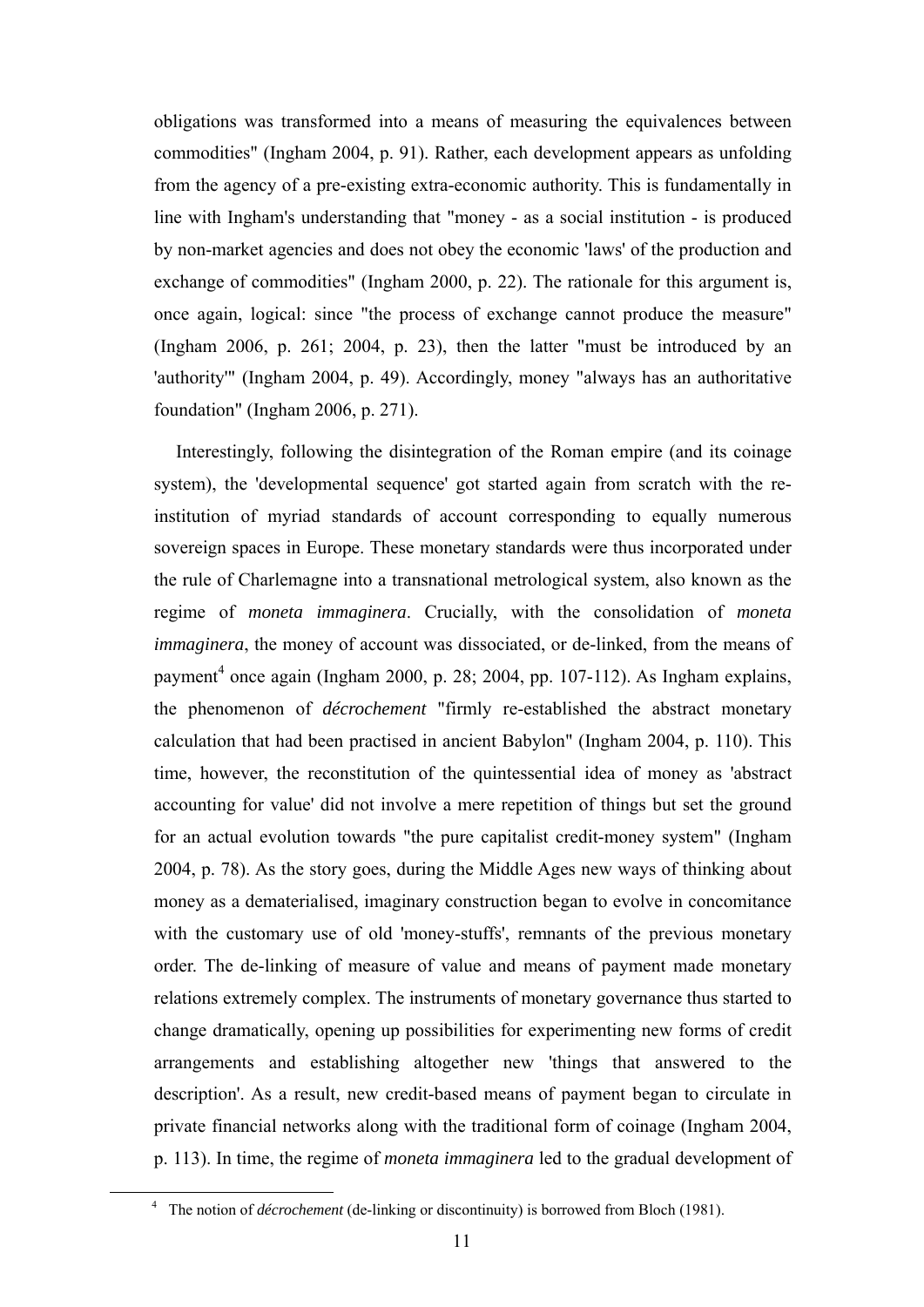modern monetary institutions, and in particular to the emergence of banks of deposits and public banks, the diffusion of the bill of exchange and, finally, the *depersonalisation* of debt relations and the emergence of the promissory note as a means of payment. Finally, in seventeenth-century England these institutional changes culminated in the emergence of a central bank, the institution of the public debt (national debt) and the *hybridization* of private bank credit and public sovereign currency: it was the birth of the modern capitalist credit-money, or else of money as an *abstract claim* (Ingham 2004, pp. 114-123).

Unfortunately, this is not the place to properly engage with the content of Ingham's history of money. After all, if one excludes his stance on the development of capitalist credit-money in late seventeenth-century England (which has been criticised by recent scholarship<sup>5</sup>), Ingham does not really engage with any historically-specific context, but only provides a synthetic overview of alternative accounts of monetary history. I will thus concentrate my critique on a crucial methodological issue: Ingham's focus on state agency in the creation of money. Instead of grounding his historical analysis on actual processes of monetisation of debt relations, Ingham presents a highly schematic account of the development of money as the story of "successive, but overlapping, modes of monetary production"<sup>6</sup> (Ingham 2004, p. 78). Here money and the authority are thought to exist in a rather *symbiotic* relationship, as dissimilar though *mutually beneficial* institutions. More specifically, we find that the existence of money is logically justified by the existence of the authority, *and vice versa*, so that both appear as producing and reproducing themselves in symbiosis *from principle to end*, and without any reason for their organic development other than the reproduction of their logical conditions of existence. And so, in a circular argument, while money requires the state in order to exist and be accepted as such, at the same time the state requires money to establish

 $rac{1}{5}$  $\frac{1}{2}$  Ingham's account of the origins of capitalist credit-money has been criticised in particular by Kim (2011) and Knafo (2013). The first argues that, unlike what Ingham suggests, "the depersonalisation of bills of exchange was not a necessary condition for the origins of modern credit-money" (Kim 2011, p. 940). Instead, modern money was the product of a financial securitisation of debts that was first performed by goldsmith bankers, and which was connected to the historically-specific emergence in England of the legal institution of the trust. Similarly, Knafo sustains that "the state was not the decisive factor behind the broad circulation of banknotes" (Knafo 2013, p. 52) and emphasises by contrast the importance of goldsmith banking and, more generally, of financial agents, in the making of the English financial revolution.

<sup>&</sup>lt;sup>6</sup> These modes of money production are essentially four: 1) money accounting according to a standard of value, without transferable tokens (earliest known case: Mesopotamia, third millennium BC); 2) precious metal coinage systems (Asia Minor, circa 700 BC to early twentieth century AD); 3) dual system of precious metal coinage and credit-money (fifteenth to early twenties century); 4) the pure capitalist credit-money system (mid-twentieth century onwards) (Ingham 2004, p. 78).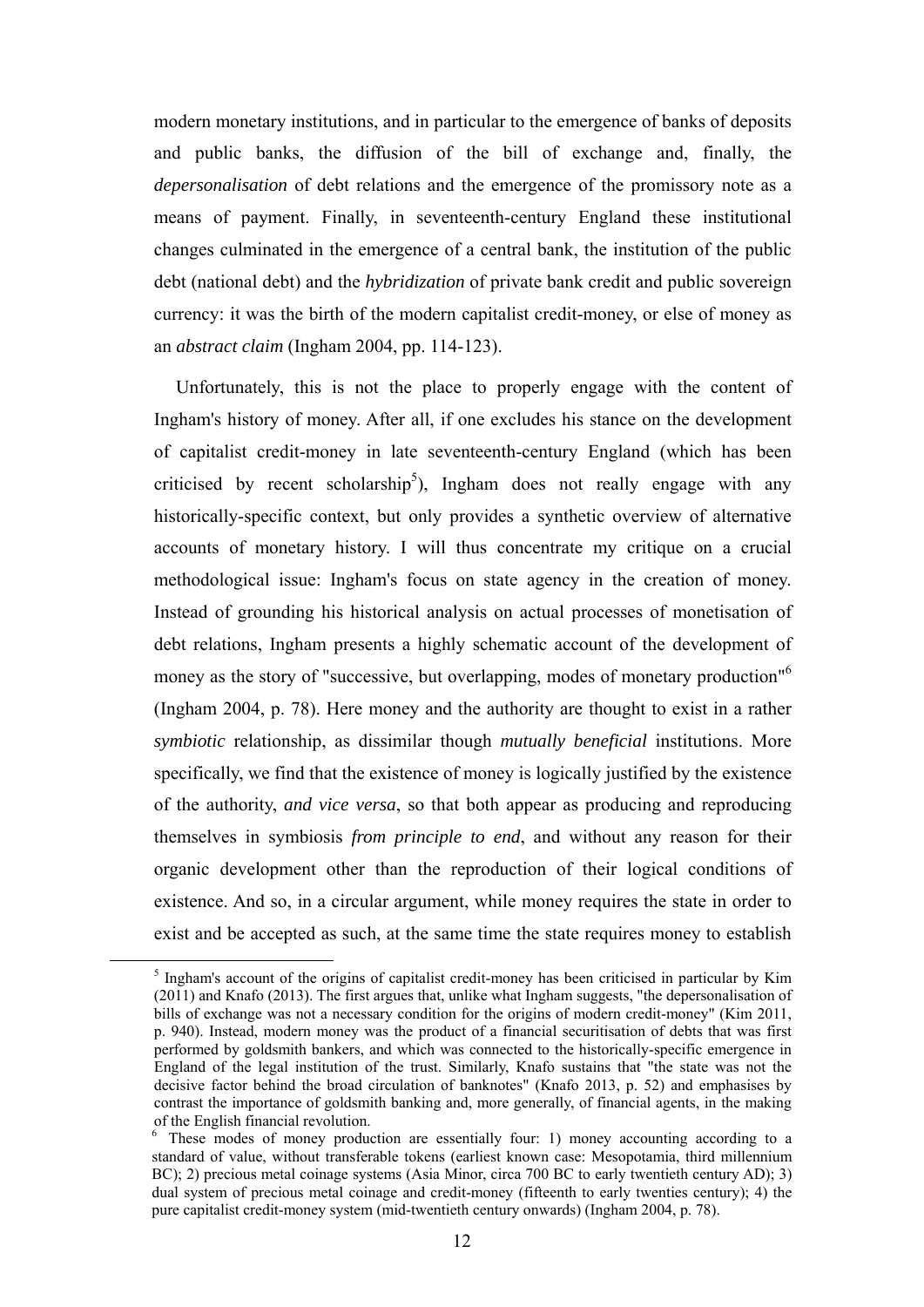and exert its power. Among other things, this circular logic excludes the possibility for money to be disruptive of, rather than beneficial to, state power.

Undoubtedly, Ingham emphasises the importance of the state in the construction of monetary relations also to invalidate the mainstream dogma of the market-driven origins of money. However, from a methodological point of view, his understanding of money 'as an institution' spectacularly mirrors the orthodox account. Indeed, whereas in the latter money is imagined to emerge from the market as a way to optimise the management of symmetrical relations grounded in barter-like exchange, in Ingham's discourse money is assumed to be established by the authority in order to promote the governance of asymmetrical relations grounded in debt. Either way, the rationale for the institution of money is not really situated within actual agent-agent relations (respectively exchange relations and debt relations), but unfolds from the undisputed agency of a single metaphysical entity (respectively the market and the state). This agency is strategically employed to *logically justify*, rather than *explain*, how historically money gets its value and, in Ingham's specific case, how debts are monetised. But what is more, it will be shown in the next section that, despite being qualified as an extra-economic factor, the authoritative agency that Ingham posits as a violent foundation for money's value is in fact subtly permeated by a market logic.

#### **The riddle of the value of money**

The value of money, says Ingham, represents "the quintessential economic question" (Ingham 2004, p. 80), and yet "there is no consistent distinctively heterodox answer to the question of how money gets its value" (Ingham 2004, p. 56). The orthodox tradition, in its utilitarian spirit, has long eluded this question by positing a *valueprice identity* at the foundation of monetary theory, thus assuming in a tautological fashion that money is that peculiar use-value whose utility consists in its exchangevalue. Against this view, Ingham holds that the value of money cannot be derived from its exchange-value and therefore cannot be identified with its commodity price. Instead, in line with what has been argued previously, it corresponds to abstract purchasing power (Ingham 2004, p. 57), since the latter is what gives "substantive value" to money (see Ingham 2000, p. 29; 2004, p. 71).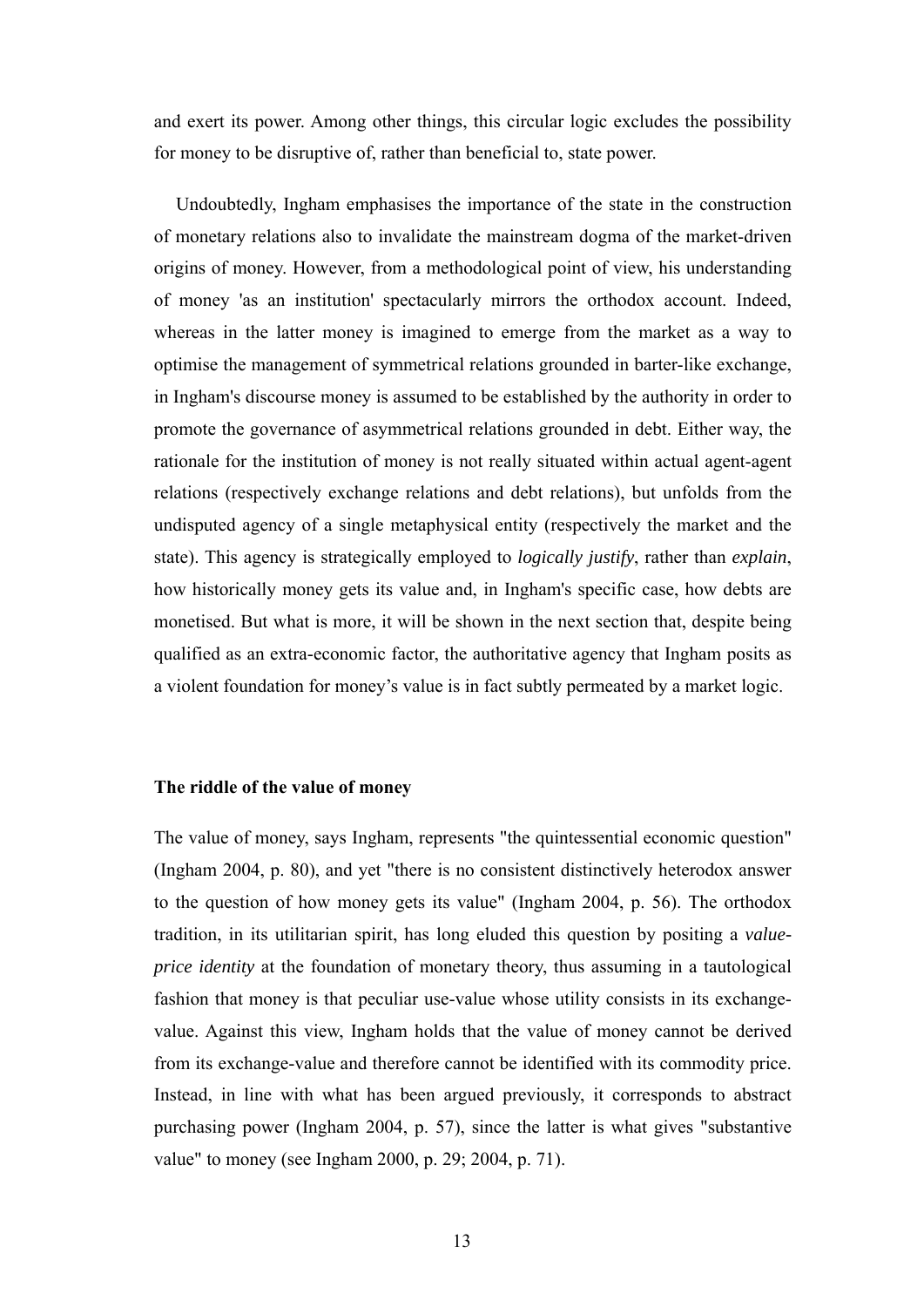Notably, Ingham's notion of substantive value is a legacy of Weber, and it is worth noting that in its original acceptation this notion explicitly referred to the market value of an asset serving as medium of exchange (Weber 1978, pp. 75-6)<sup>7</sup>. This for an obvious reason: as the power to purchase and exchange, the value of money cannot but be logically contingent upon the existence of a market economy. However, as Ingham rightly emphasises on more than one occasion, money's purchasing power is symptomatic of a market economy that does not conform to orthodox criteria, for here demand and supply are not bound to harmoniously meet after all to produce stable prices. On the contrary, purchasing power "at any point in time is the result of the economic 'battle of man with man' in which money is a weapon" (Weber, cited in Ingham 2004, p. 71), and namely "the enacted outcome of social and political conflicts between the main interests in the economy" (Ingham 2004, p. 81) whereby debtors and creditors "struggle to monetise their positions of power by raising their price" (Ingham 2004, p. 81).

In this situation of "real-world radical uncertainty" where no one wants to be a passive *price-taker* but on the contrary struggles to shape prices to her own advantage, economic and financial stability is never given but ought to be actively constructed. In this respect, the value of money lies precisely in its capacity to institute a form of "self-fulfilling long-term trust" among otherwise "potentially personally untrustworthy strangers" (Ingham 2004, p. 74). Thus, Ingham argues, money is able to do so because it is substantially a *promise of payment*, "and the production of promise involves trust" (Ingham 2004, p. 74). This is why, as a norm, "all money has a fiduciary character" (Ingham 2004, p. 85), including precious-metal money. Whence the following question arises: how is it possible that we get to experience and value something as a *means* of payment which is only a *promise* of payment?

As I have already suggested in the previous section, Ingham solves this riddle (in fact, he avoids solving it) by postulating the *ad hoc* agency of the state as a violent foundation for money. Thus he argues that "[e]stablishing the promise requires

 $rac{1}{7}$  $\frac{7}{1}$  In particular, by bringing forth the notion of substantive value Weber (1978) aimed to criticise Knapp's idea that the validity of money could be entirely conferred by the authority of the state. On the contrary, according to Weber the type of validity bestowed by the state, which he termed *formal*, implied nothing as to the actual value of money. Indeed, for him the value of money was equivalent to "the rate at which it will be accepted in exchange for commodities" (Weber 1978, p. 178).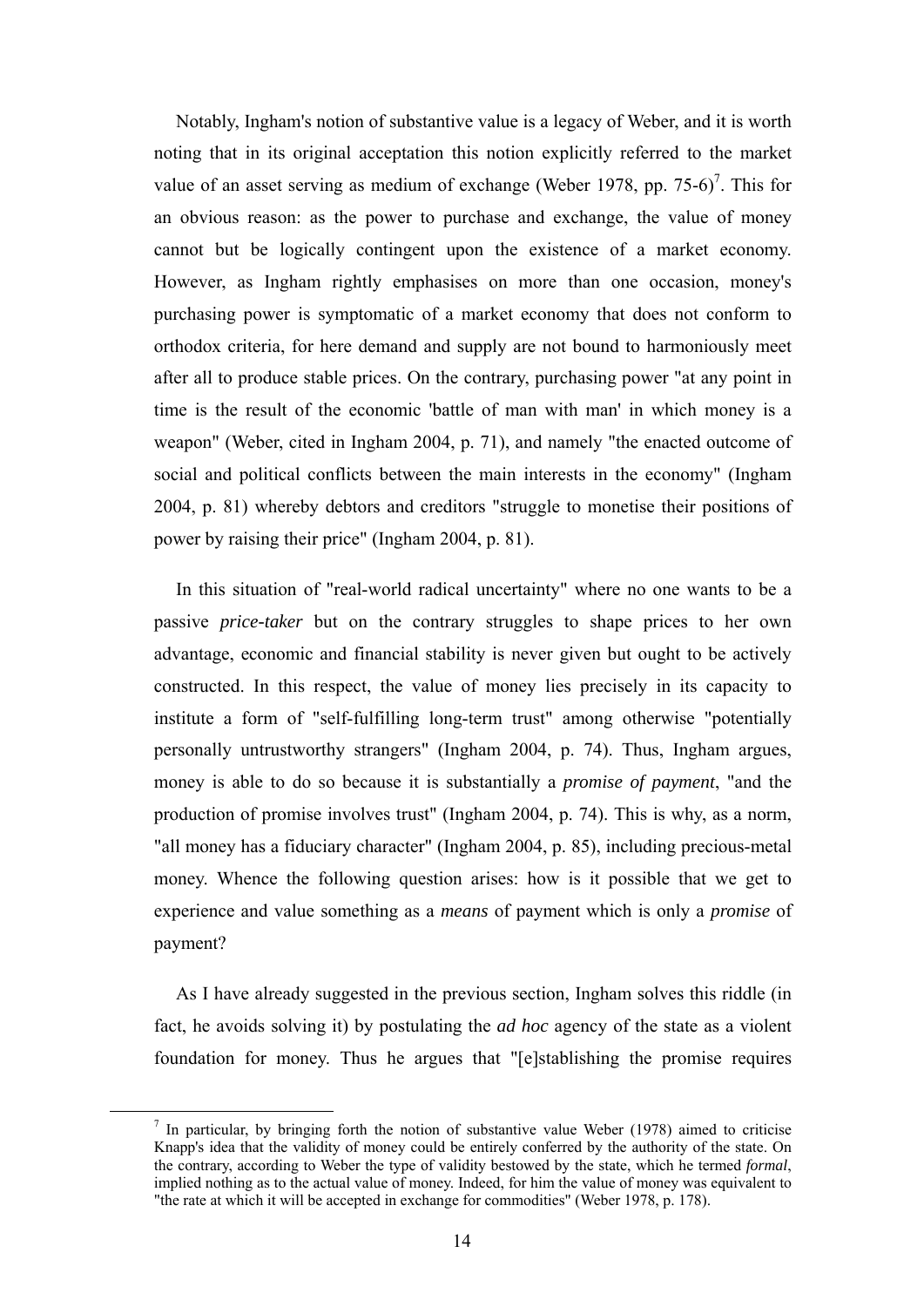'authority' which ultimately rests on coercion" (Ingham 2004, p. 76). This coercive capacity is manifested primarily as *the state's sovereign power to impose a debt on others* by producing a "promise of last resort" (Ingham 2000, p. 29). The state promise is central to the construction of money's value because, besides giving credibility and political legitimacy to all other promises, it acts as a public tax upon the private economy (and thus upon the market). That is to say, in virtue of its fiscal prerogative not only is the state in the condition to establish within its sovereign domain the money of account and then proclaim the legal tender status of the means of payment and exchange but, more significantly, it can also determine the purchasing power of money "by influencing what must be done in an economy to earn the income to pay the tax" (Ingham 2004, p. 84).

This introduces a fundamental contradiction in Ingham's discourse: by making the promise of last resort, the state functions as the par excellence *market-maker* in the economy and, in particular, as the market-maker for what 'by nature' (but in fact only 'in theory') should not be a commodity: money. Such an understanding is a legacy of the neo-chartalist tradition (see Wray 1998; 2000; 2012; Tcherneva 2006). According to the latter the value of money is conferred by state *acceptation* of the moneypromise for tax settlement. This means that in theory "taxes drive money" (Wray 1998; 2000) though, in practice, deficit spending does. Either way, the state is thought to govern the ebbs and flows of money, hence the social construction of its scarcity essential to the management of its purchasing power, respectively via taxation (which destroys money) and deficit spending (which creates it). Conformingly, both the institutional *principle* and *end* of money appear as converging in the fiscal agency of the state, the latter serving as the keeper of the *original debt* (rolled over and over again, *ad infinitum*, until the end of times) for which its subjects have fallen at the dawn of capitalism.

Critically, despite moving from radically different ideas, the neo-chartalist approach nonetheless mirrors orthodox monetary economics for what concerns a crucial methodological issue: it analyses the state as if it were the biggest creditor (via taxation) *and* debtor (via deficit spending) in the economy - therefore "the single largest economic agency" (Ingham 2004, p. 84). Thus the state resembles at a macro level the utility-maximising agent of orthodox methodological individualism, bestowed with a unitary (though in this case collective) and partially autonomous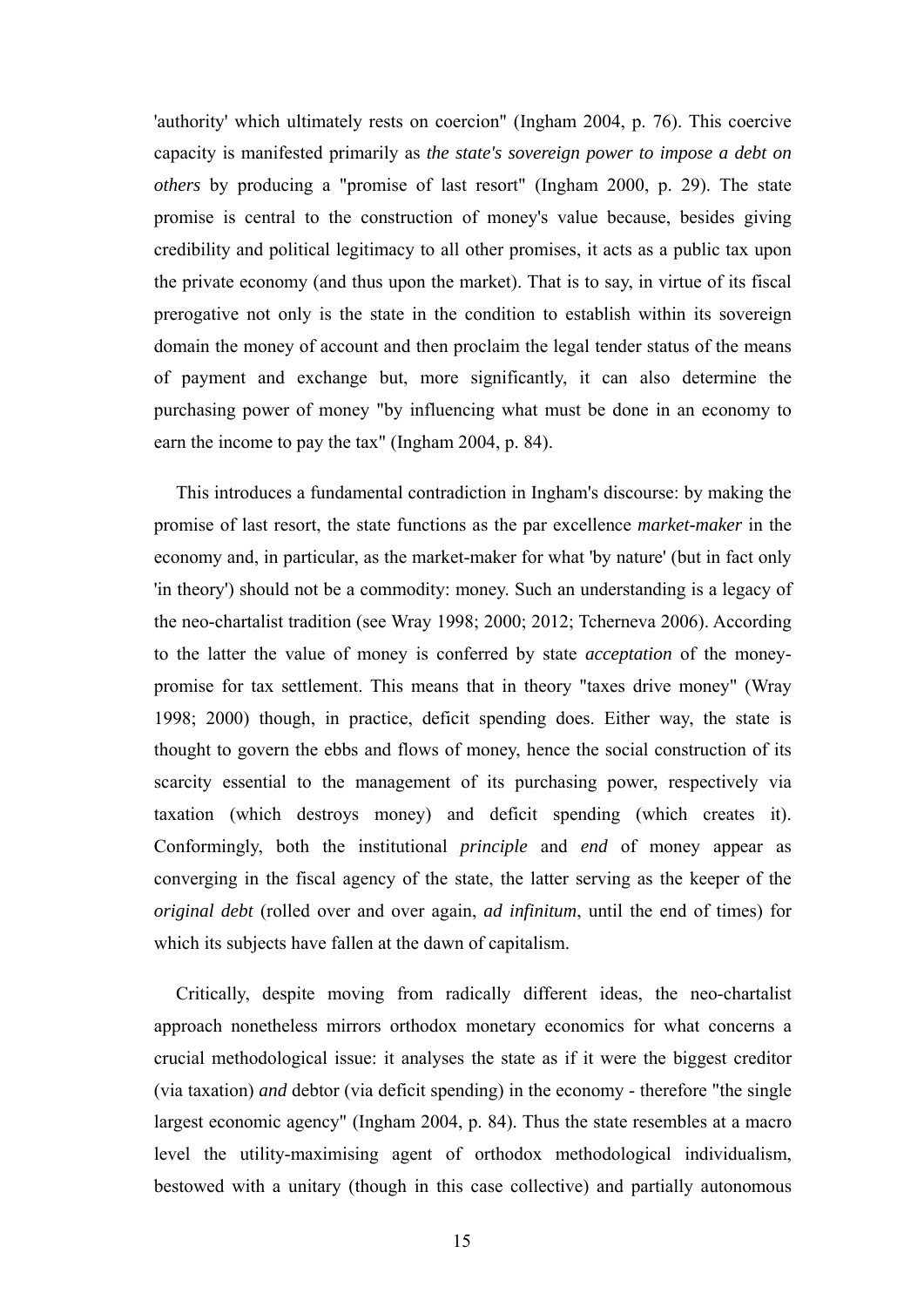rationality<sup>8</sup>, and embedded in a world of market-driven social relations. The economic determinism of neo-chartalism clearly emerges from its logical thesis about the fiscal origins of money (see Wray 1998). The latter assumes the existence of a *saturation point* in the government's capacity to deficit spend (hence of a limit to its power to impose a tax) that is ultimately determined by market-driven considerations of supply and demand: "before that point [is] reached, the government would find queues of individuals showing up to offer goods and services to obtain dollars; beyond that point, the government would find no queue" (Wray 1998, p. 158). As a result, according to the very logic of tax-driven money, the state is only *formally* free to "deficit spend" but in fact it ought to take into consideration the substantial constraint posed by the market<sup>9</sup>. Ineluctably, the moment the state starts 'making the market', the market also starts 'making the state'.

As a result, Ingham's argument that money is a promise underpinned by the state's taxing power and political legitimacy does not validate per se the idea that money's fiduciary value is "partly *removed from the free market process*" (Ingham 2004, p. 179), provided that fiscal policy is also a means by which the state aims to commercialise its own promise of redemption according to a calculus of supply and demand. This, on the contrary, seems to unequivocally suggest that the state be itself subject to a regime of market imperatives. As Dodd has correctly pointed out in this respect,

[i]n so far as it is conceivable that state acceptance is important for the identity of money only as a result of the size of the state as a transactor, [...] this might just as readily apply to a non-political institution such as a large firm. If the significance of the declaration by an institution that it will accept only a particular monetary form as payment is proportional to the scale of monetary obligations to that institution, this is an economic rather than political consideration. While it is true that the state's fiscal operations provide the reasons for its dominance within the payments network, this nevertheless means that the relationship between money and the state needs no longer be defined exclusively as a political or even legal question. The state's importance with regard to the identity of

 $rac{1}{\sqrt{8}}$  $8$  As a matter of fact, the state acts autonomously and discretionary only when it comes to fiscal policy, but then it must "accommodate" the market when it comes to monetary policy (see Wray 1998; 2012; Tcherneva 2006).

<sup>&</sup>lt;sup>9</sup> It is worth noting that, in criticising Knapp's state theory, Weber also pointed out that the formal power of the states to control monetary aggregates was grandly limited by the presence of substantial constraints posed by *other* interests. Among them, financial interests, "with particular reference to future foreign loans", were deemed to be "the decisive ones" (Weber 1978, pp. 178-9).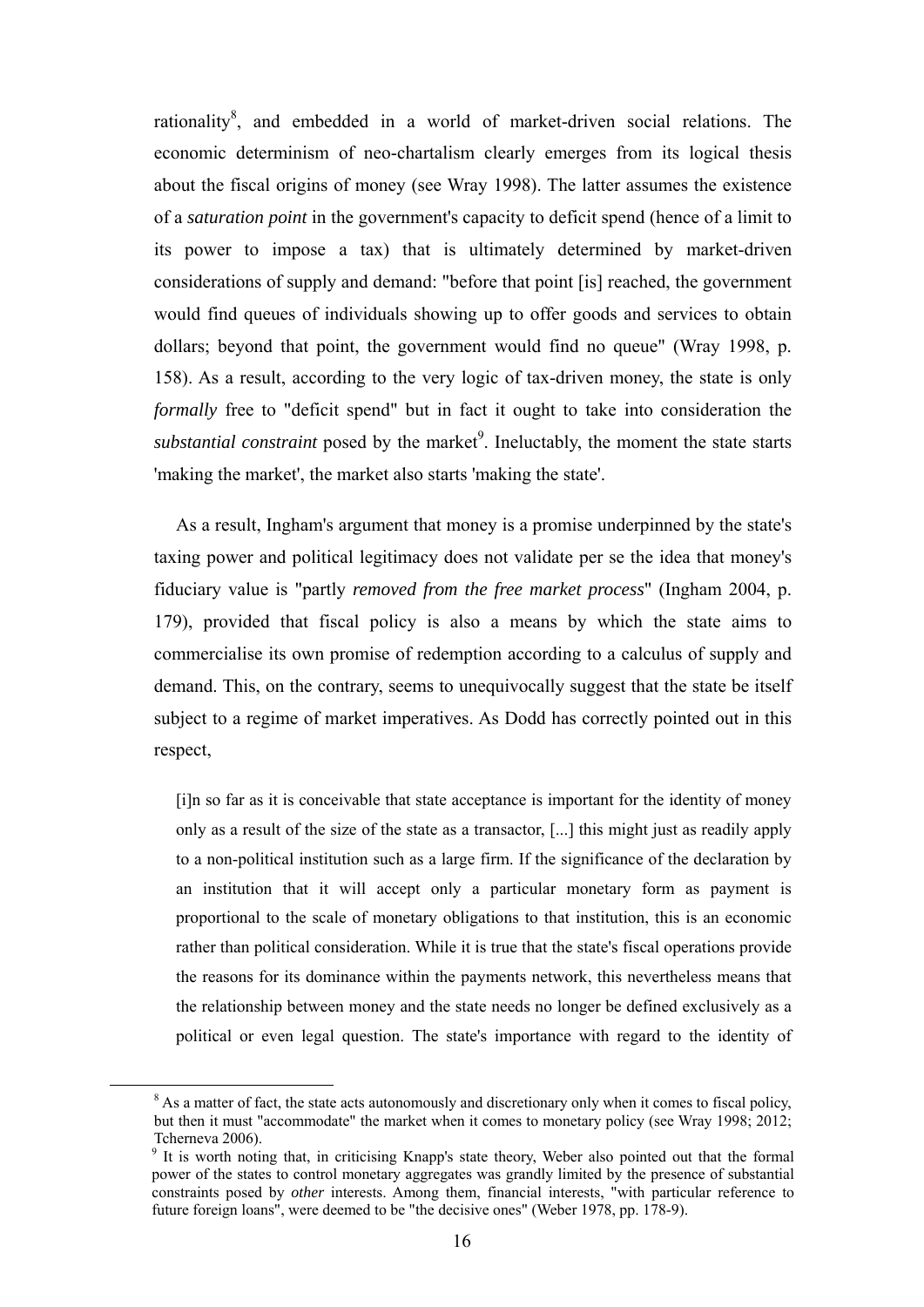money would cease to be a question of trust or administrative competence and become instead an issue of economic obligation. (Dodd 1994, p. 29)

Despite endorsing its main theses, Ingham is equally critical of the methodological nationalism of neo-chartalism<sup>10</sup>. For him neo-chartalists "have missed the significance of the *political* nature of both *origins* and *functions* of the linkage between state spending, taxes and bonds in the capitalist system" (Ingham 2004, p. 143). In fact this linkage cannot be abstracted in the form of a mere accounting relationship between the money-supplying 'public sector' and the money-demanding 'private sector', but ought to be analysed historically as a "complex triangular power struggle" (Ingham 2000, p. 33), namely as "a matter of an implicit settlement between the state, capitalist 'rentiers' and the tax-paying capitalist producers and workers" (Ingham 2004, p. 143). After all, money is not just some creature of the taxing authority, but is more specifically the product of a *structure of social relations of credit-debt* (Ingham 1996, p. 516). But there again, credit has been known to exist from immemorial time whereas money, as the uniform value of an impersonal promise of payment bearing abstract purchasing power, is from a historical point of view a pretty recent development. What is therefore the specificity of the structure of credit-debt relations out of which money is constituted? How are these debts involved in the construction of modern relationships of authority, sovereignty and autonomy?

As I will show in the next section, Ingham misses the specificity of modern debt relations and the broader significance of money. Indeed, despite recognising the methodological limits of neo-chartalism, he ends up relying on the metaphysical agency of the 'monetary authorities' in order to justify the 'stable value' of modern money. This said, we can still infer from his account of the development and production of capitalist credit-money (Ingham 2004, pp. 107-151) a number of clues about what is truly specific about capitalist money and what makes it possible for a promise of payment to serve as a means of payment. Notably, these clues all point to a concept that is never explicitly referred to in Ingham's 'fundamentals for a theory of money': *liquidity*.

 $10$  For other critical engagements with neo-chartalism see Mehrling 2000; Gnos and Rochon 2002; Rochon and Vernengo 2003; Lavoie 2013; Febrero 2009; Palley 2015a, 2015b; Frankel 1977; Graeber 2011.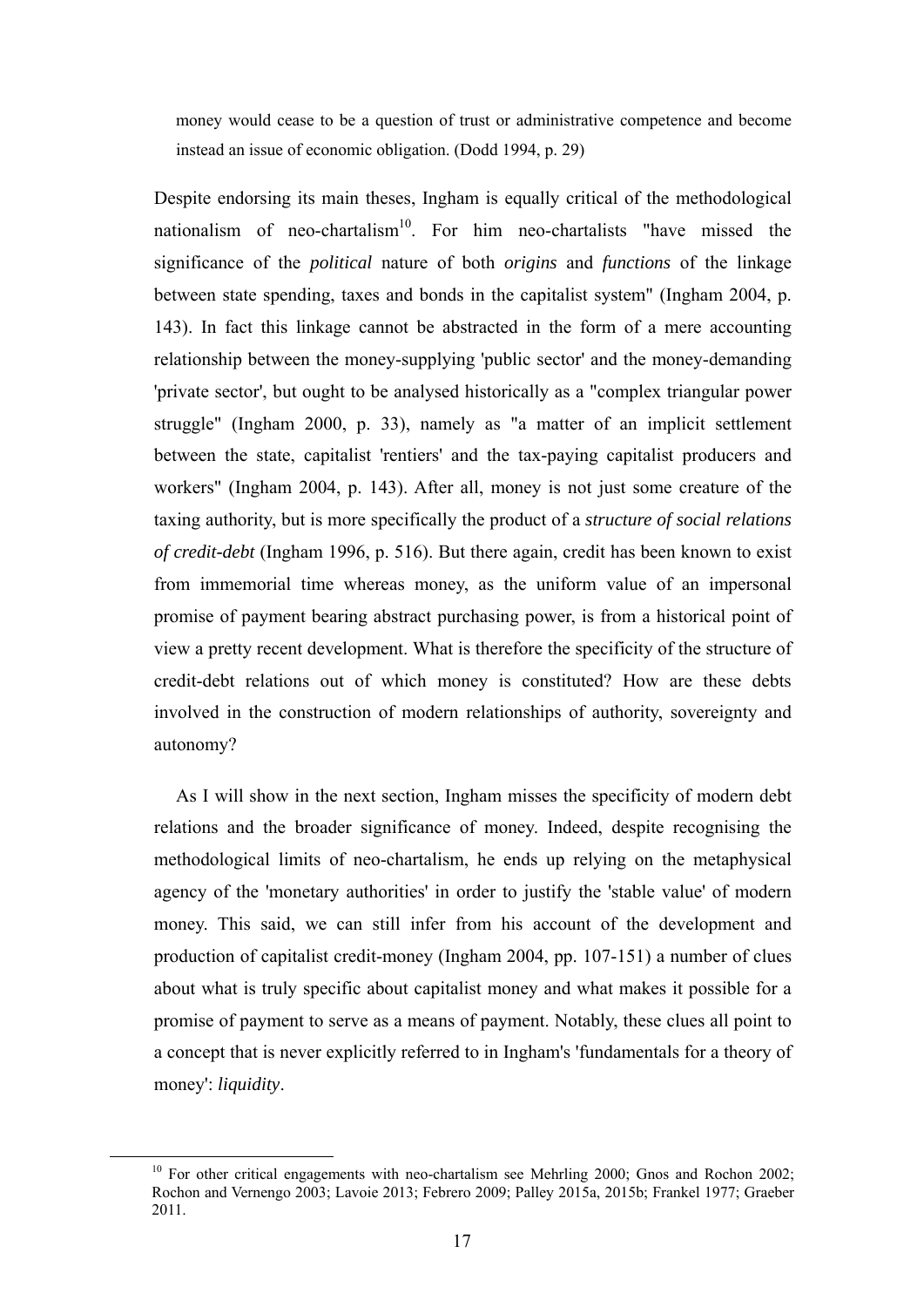#### **The subterranean theme of money as liquidity**

The most interesting aspect of Ingham's sociology remains its professed methodological relationalism, as exemplified by the following rule of thumb: "money has to be issued" and, more specifically, "money is always issued as a debt, or liability", hence it "cannot be created without the simultaneous creation of debt". Eventually, "[a]ll money is constituted by credit-debit relations", so that it is "the *existence of a debt that gives the money value*" (Ingham 2004, pp. 72-75, emphasis in the original).

Notably, the debt out of which money is constituted enjoys a very peculiar trait: it is not just some contractual binding agreement by a specific debtor to pay a specific creditor, but it is a *depersonalised debt*: a liability that, regardless of the sorts of the original creditor-debtor counterparts, can be readily transferred and be broadly circulated as a 'net worth' (see also Heinsohn and Steiger 2000; 2006). Conformingly, Ingham explains that "capitalist credit-money", 'money as we know it' in Keynes' jargon (Keynes 1936), comes at the end of a long historical process of *depersonalisation of debt relations* (Ingham 2004, p. 119) whereby money was finally constituted as an "*autonomous force of production*" (Ingham 2000, p. 28). As a result, under capitalism *even if all money is debt not all debt is money*, because to properly serve as money debt must be "*assignable* - or transferable, or negotiable" (Ingham 2004, p. 72).

Needless to say, this contradicts everything previously stated about money's extraeconomic foundations as well as the ontological primacy of the money of account. Indeed, on these new premises 'moneyness' depends entirely on the degree to which money is readily *accepted* by society (see also Bell 2001, p. 160): it is a euphemism to say that money is the most sought-after value in circulation or, to quote Simmel (1990, p. 124), that it is "inter-changeability personified". In short, money *is*  liquidity<sup>11</sup>. This is fundamentally in line with the orthodox dogma, according to

 $11$  Liquidity, as Nesvetailova (2010: 6) has pointed out, "is a very fluid, complex, multidimensional notion". However, for the sake of simplicity, it can be safely argued that liquidity denotes the institutionalisation of the possibility to readily negotiate and trade debts *by means of debt.* For this reason, liquidity ought not to be intended as an a-historical, universal attribute of money, but as a historically-specific phenomenon that is entangled from the start with the monetisation of debts and the rise of financial markets for debt securities.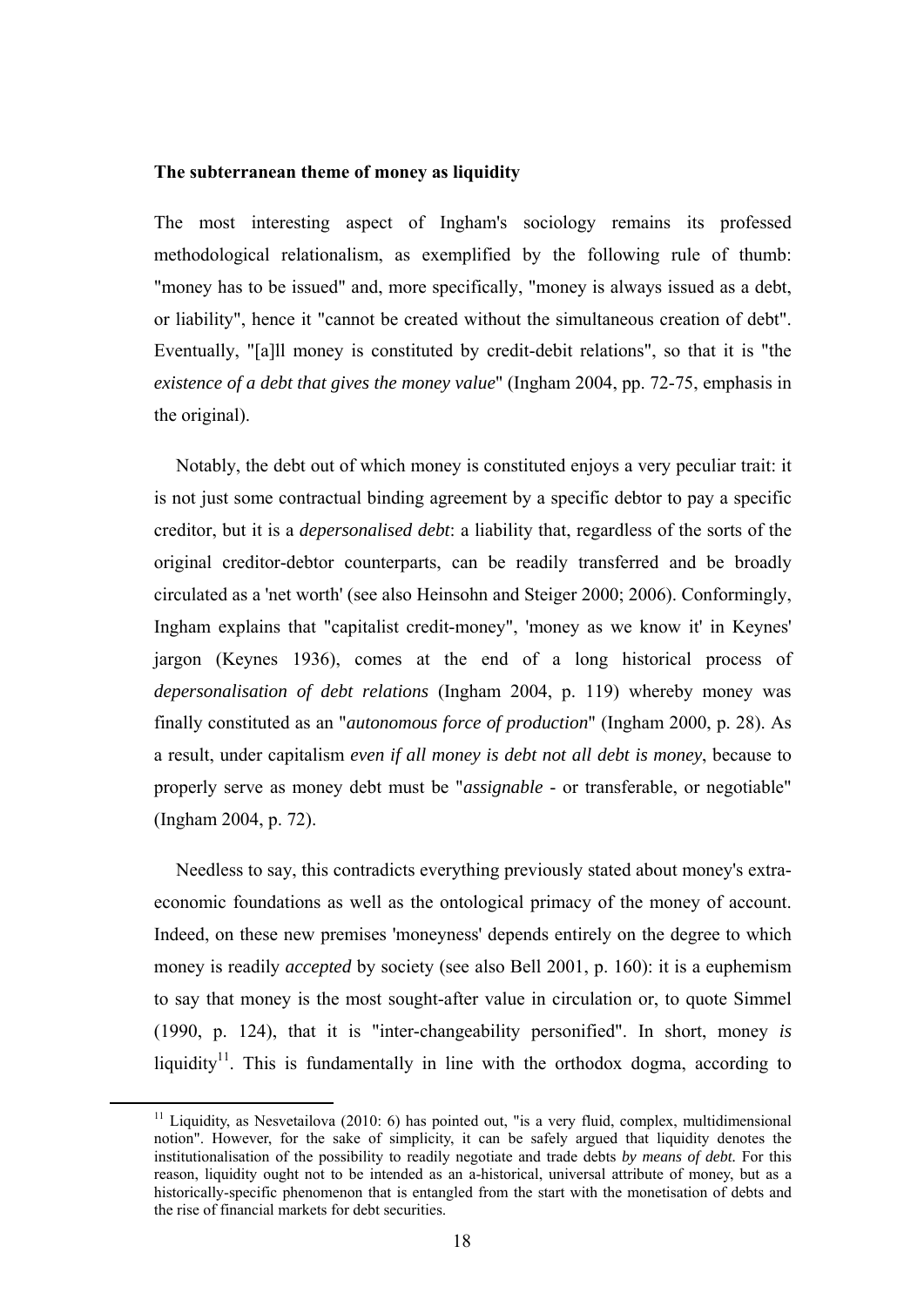which "'moneyness' is somewhat tautologically 'exchangeability' - that is, the most 'liquid' commodity" (Ingham 2004, p. 6). Seemingly unaware of the enormous contradictions raised by his view of credit-money, Ingham maintains that the *differentia specifica* of capitalism "lies in the elastic creation of money by means of readily transferrable debt" (Ingham 2004, p. 108; p. 63).

The capitalist monetary system's distinctiveness is that it contains a *social mechanism* by which privately contracted debtor-creditor relations [...] are routinely monetized. Private debt in its various forms (cheques, credit cards, promissory notes and so on) are [*sic*] converted into the most sought-after 'promise to pay' at the top of the hierarchy of promises. [...] This transformation of privately contracted debts into money is achieved by complex linkages between the banking and financial system and the state and, in turn, between the state and its own creditors (bond-owners) and debtors (taxpayers). These relations are mediated by a central bank when it accommodates the banking system's private promises to pay by accepting - that is, buying - them with sovereign money. (Ingham 2004, pp. 134-5)

Suddenly, we come across the idea that rather than money being "peculiarly a creation of the state" (Keynes, cited in Ingham 2007, p. 269), "the state and the market *share* in the production of capitalist credit-money" (Ingham 2004, p. 144). As a matter of fact, the two are inherently entangled (via the central bank *nexus*) with a financial infrastructure of monetised debts, i.e. a 'hierarchy of promises' with varying degrees of liquidity, and built on a 'social mechanism' that essentially corresponds to *debt discounting* (though Ingham barely mentions the word 'discounting' throughout his work $)^{12}$ .

This peculiar mode of monetary production can be roughly described as follows: in the effort to redeem themselves (in fact, to reproduce themselves by having access to credit and discharge their obligations), the least creditworthy agents in society (which include not only workers but also entrepreneurs) promise worth at a discount to the most creditworthy ones (bankers and financiers). The latter, in turn, get access at a better discount (thanks to the mediation of the central bank) to the general means

<sup>&</sup>lt;sup>12</sup> The concept of discounting has been recently revamped by Nitzan and Bichler (2000; 2009) to explain modern processes of capitalisation. However, it is worth mentioning that as early as the midnineteenth century, Scottish political economist Henry Macleod placed the notion of debt discounting at the foundation of his *Theory and Practice of Banking* (1883). I genuinely recommend reading the work of this scholar, who was not only a forefather of contemporary credit theories of money but also a precursor of institutional and transactional economics.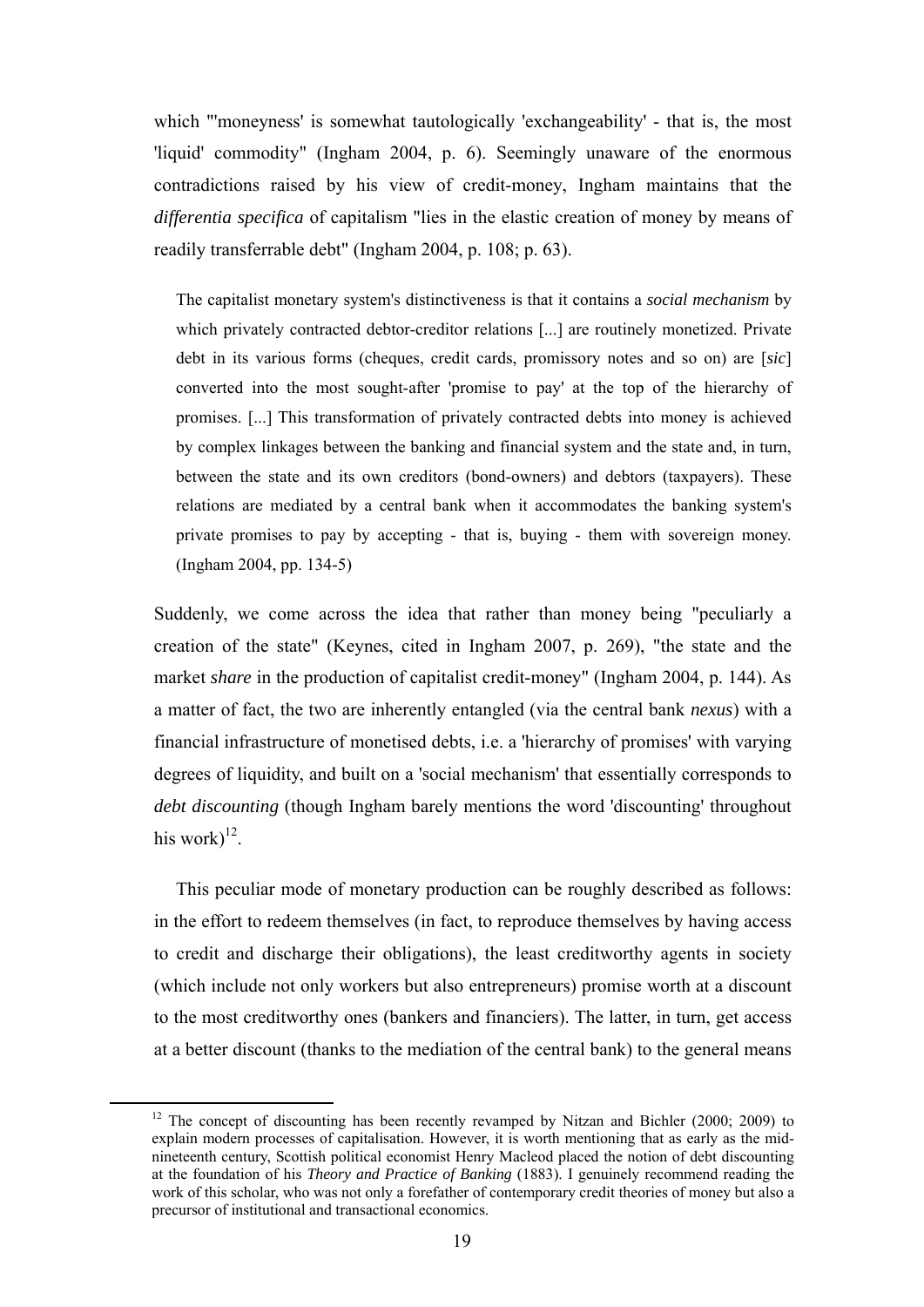of tax redemption (qua final settlements) - the "decisive money" of the system, using Knapp's words (Knapp 1924, p. 95). Notably, the means of tax redemption that is meant to fulfil the promise of payment is just *another* promise, though one 'highpowered' by the most authoritative of all creditworthy agents: the state. The latter sits by definition on top of the hierarchy and is able to draw a check on itself at no discount because, tautologically, it "is viable and can effectively tax" (Ingham 2004, p. 141). The state promise of last resort "consequently [provides] the basis for the creation of money (supply) in the banking system" (Ingham 2004, p. 141).

Altogether, the idea of a hierarchy of acceptability with sovereign high-powered money on top would seem to suggest that money is liquid because it is accepted by the state for tax redemption, in line with neo-chartalism. However, we learn from Ingham that this is not really the case. Indeed, the illusion of liquidation that the hierarchical articulation of promises *ad infinitum* puts in place is not imposed *from above* by the authority, but is "organized according to differential rates of interest" (see below) that are set *from within* debt relations (endogenously) via discounting, precisely as in a *market* for the *commodity* money.

The various forms of private debt are thereby monetized - that is to say, exchanged for sovereign promises to pay that are fully transferable/acceptable anywhere within the sovereign space defined by the money of account. These arrangements organize debt into a hierarchy according to criteria of risk of default - that is to say, a stratification order of debt/credit topped by the most sought-after credit - usually, but not always, a sovereign state's promise to pay. *This stratification ranking occurs at every level and is organized according to differential rates of interest*. The rate at which the central bank lends to the banking system as a whole is the 'base' rate. The dependent rates offered by the banking and financial system are calculated in accordance with an assessment of credit risk and profitability. (Ingham 2004, p. 135, emphasis added)

As a result of this bank-driven mechanism of debt discounting, even the least credible promise of payment can be potentially monetised and cashed (redeemed, liquidated) on the spot. This calls for a first consideration: from Ingham's own account of modern money we infer that it is not abstract accounting per se but concrete *dis*counting what actually provides the generative calculation at the basis of the 'hybridization' of credit and currency (Ingham 2004, pp. 121-133) and, pace ontological nominalism, what best epitomises the technical principle of the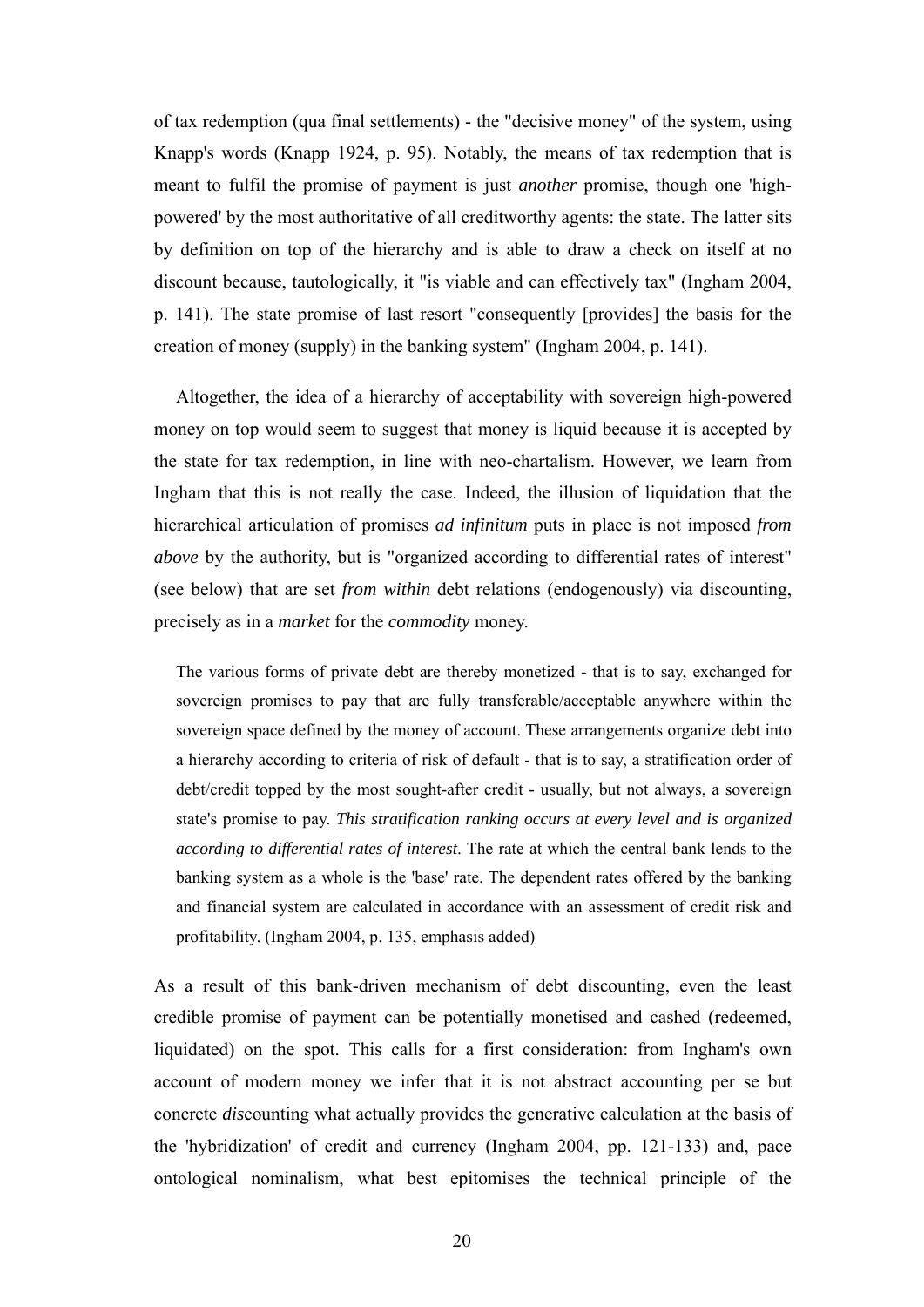monetisation of debt relations. But this is not all. What's more interesting about discounting is that, when it is performed extensively and systematically, as in the capitalist regime, it ends up alimenting a self-generating, relatively autonomous process (Ingham 2004, p. 108; 2008, p. 71) based on "delaying payments and settlements and consistently making these deferrals overlap one another" (Bloch, as cited in Ingham 2004, p. 140). This is a monetisation of debt relations that instead of allowing for the final redemption of taxpayers is bound to give rise to "a regime that would collapse if everyone paid his debts" (Bloch, as cited in Ingham 2004, p. 108).

As I have already suggested, the significance of money in such an infrastructure of liquid debt relations is precisely that it bears the potential *not* to pay, that is, to be withdrawn from exchange *sensu strictu* and be instead channelled into the speculative buying and selling of debts, to the point of putting overall exchanges to a stall, as in financial crises, and with the consequence of turning pro tem suspensions of debt settlements into a *structural impossibility to pay* the debt (see Hudson 2012). Crucially, this possibility to literally 'buy time' in financial matters, as engendered by debt discounting, and the resulting impossibility to liquidate the systemic debt overhang by the same means, calls for a second, important consideration: in order to procrastinate consistently the *redeeming of time* (the final rendering of accounts for debtors and creditors altogether), everyone must be able to engage in the systematic buying and selling of debts via discount markets (secondary markets for debts), because it is here that the time congealed in mutual rights (credits) and obligations (debts) is literally liquefied *before maturity* and made readily disposable for activities in primary markets in the form of purchasing power.

Accordingly, the institution of money is intrinsically related with the market, yet not in the sense attributed to it by orthodoxy. Rather, it is integral to the historical development of an *infrastructure of speculative markets for debts and debts alone*, a pool of liquidity out of which a promise of payment ought to systematically emerge as *the* money bearing the largest number of investment opportunities in a given context. In that respect, it is worth noting that money does not merely function as a medium of exchange and a store of value, as the orthodox has it, but has been termed the "bearer of options" (Anderson 1917, pp. 425-6) precisely to specify its peculiarity as an "intergenerational store of value" that, unlike any other store of value (such as land, for instance), is in the condition to be interchanged *at any point in time* with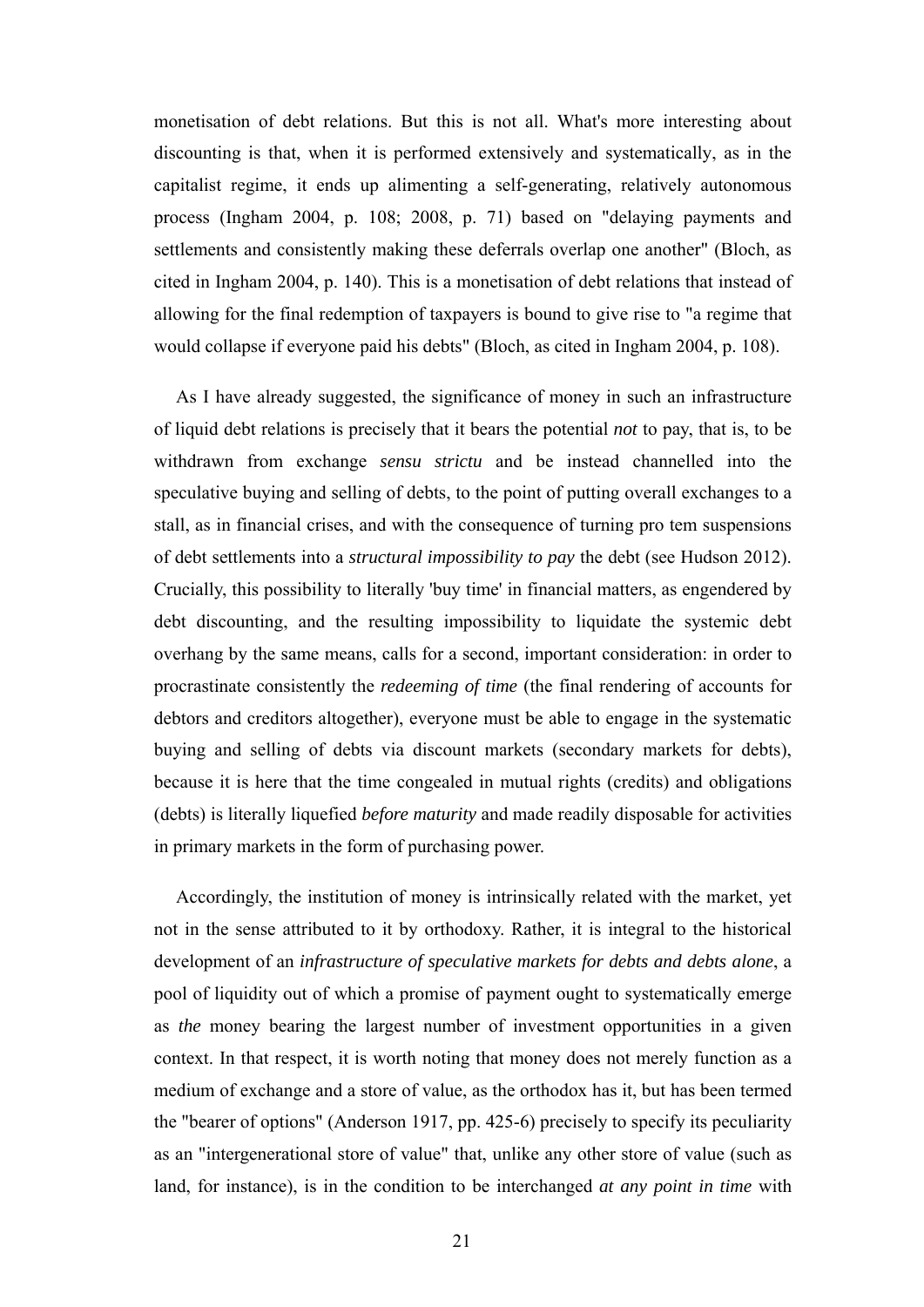potentially any other value<sup>13</sup>, including *other money*, in virtue of its liquidity (see also Amato and Fantacci 2012).

Put in this new light, the commodity trait of money appears undeniable. In line with the post-Keynesian tradition, money is the primary asset of the political economy, insofar as its most liquid financial object. And indeed Ingham is the first to admit that especially at the global level "the value of money is affected by its status as a commodity and, consequently, it can largely be explained in terms of supply and demand" (Ingham 2004, p. 83): eventually, "[o]nce constructed as an institutional fact, money is, of course, traded as a commodity" (Ingham 2004, p.  $80$ )<sup>14</sup>. After all, as Schumpeter put it, "the money market", not the state, "is the 'headquarters' of capitalism" (Ingham 2004, p. 202).

This brings us back to the notion of 'hierarchy of money'. As I have already suggested, the hierarchy does not define a structure of liabilities internal to the jurisdiction of the state, therefore subject to its fiscal power, as the idea of a reversed credit pyramid built on the basis of high-powered state money would suggest. Instead, it is a network of liquid debt relations cutting across sovereign domains, whereby access to money by all economic agents, comprising states, "is determined by an assessment of creditworthiness […] that includes a calculation of the degree of risk of default" (Ingham 2004, p. 137). The discounting of risk is therefore primarily a concern of creditors, *and especially of state's creditors*:

[creditors] have to be satisfied, first, that state debt and the subsequent supply of money will not produce inflation and thereby erode the value of the fixed-interest *investment in state bonds*. Second, creditors have to be convinced that state revenue (taxation, customs duties, etc.) will be adequate for the service of interest payments. Consequently, governments attempt to establish their creditworthiness by conventions of 'sound finance' in order to *secure the sale of their debt*. (Ingham 2008, p. 77, emphasis added)

<sup>&</sup>lt;sup>13</sup> As Anderson (1917: 425, emphasis added) explains in this respect, "[t]his bearer of options function is often identified with the store of value function. The two are properly distinguished. [...] The important thing about the distinction is that for one purpose a high degree of saleability in the thing chosen is necessary, while in the other, such is not the case. The most common case of the 'bearer of options' function arises when men hold money, liquid securities of low yield and stable value, short loans, call loans, or bank-deposits, *waiting for special opportunities in the market*".<br><sup>14</sup> Also, "[a]fter 'moneyness' has been established by the issuer's money of account and embodied in a

particular form (metal, paper, electronic impulse, etc.), only then does it take on the status of a commodity that may be bought and sold, for example, in foreign exchange markets. In other words, *once money has been produced, then economic analysis is applicable*; but it is essential to understand that it cannot explain the existence of money" (Ingham 2004, p. 198, emphasis added).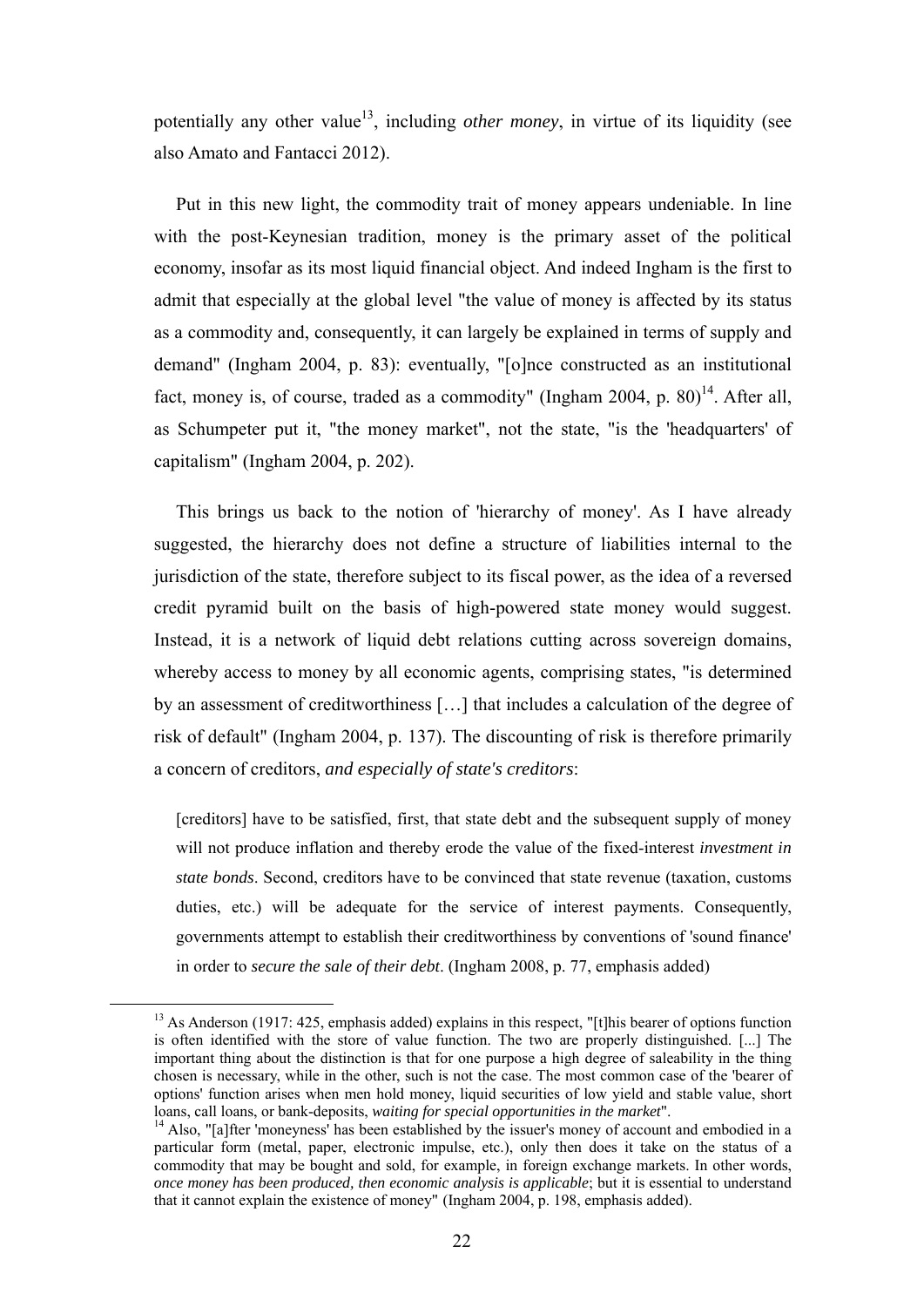Crucially, in order to secure the creditworthiness "that enables them to raise finance for spending by selling government bonds to the money market" (Ingham 2008, p. 78), *states do not need to actually honour their debts* but, more specifically, they must *show their willingness* to pay them 'by conventions of sound finance', in spite of the fact that their sound financial practice might not be corresponded by *any actual effectiveness in liquidating, or reducing, their debts.*

The whole point is indeed not to actually liquidate the debt, or to target inflation per se, but rather to "convince holders of [...] government debt that the value of their investment will not be eroded by inflation" (Ingham 2008, p. 78). In particular, "[i]t is the role of the central bank to establish *credibility* in an invariant monetary standard in relation to the *creditworthiness* of [state] fiscal policy and practice" (Ingham 2004, p. 145). The central bank, in other words, is primarily responsible for governing and stabilising the *price* at which money will be bought, so as to "influence estimations of its *future value*" (Ingham 2004, p. 83). Borrowing the expression from Mirowski (1991), Ingham calls this overall work of persuasion "the working fiction of an invariant monetary standard of abstract value" (Ingham 2004, p. 144).

Significantly, this theatrical performance, or "impression management" (Ingham 2004, pp. 144-50) is not set by the state as such, but is arranged by a broad and opaque ensemble of "monetary authorities", encompassing central banks *in primis* but also rating agencies and other *non-state* financial institutions (Ingham 2008, p. 79). In the effort to ensure credibility in "stable money" (Ingham 2004, p. 145), and hence sustain the illusion of liquidability of debts, the monetary authorities are committed to establishing "a transparent procedural correctness that is assessed according to the agreed organizational arrangements and the current macro-economic thinking" (Ingham 2004, p. 148). Mainstream economic theory thus plays an essential *performative* role in framing and legitimising sound monetary policy (Ingham 2004, pp. 84, 198). In particular, Ingham continues, the monetary authorities "are engaged in the creation of an 'epistemic community' of understanding based on theoretical economic knowledge and routine practice" (Ingham 2004, p. 146). The basic aim of this community of technocratic knowledge is to depoliticize pro-rentier *politics* of "inflation targeting" in a way as to display them as a natural goal of an "independent" monetary *policy* (Ingham 2004, p. 146).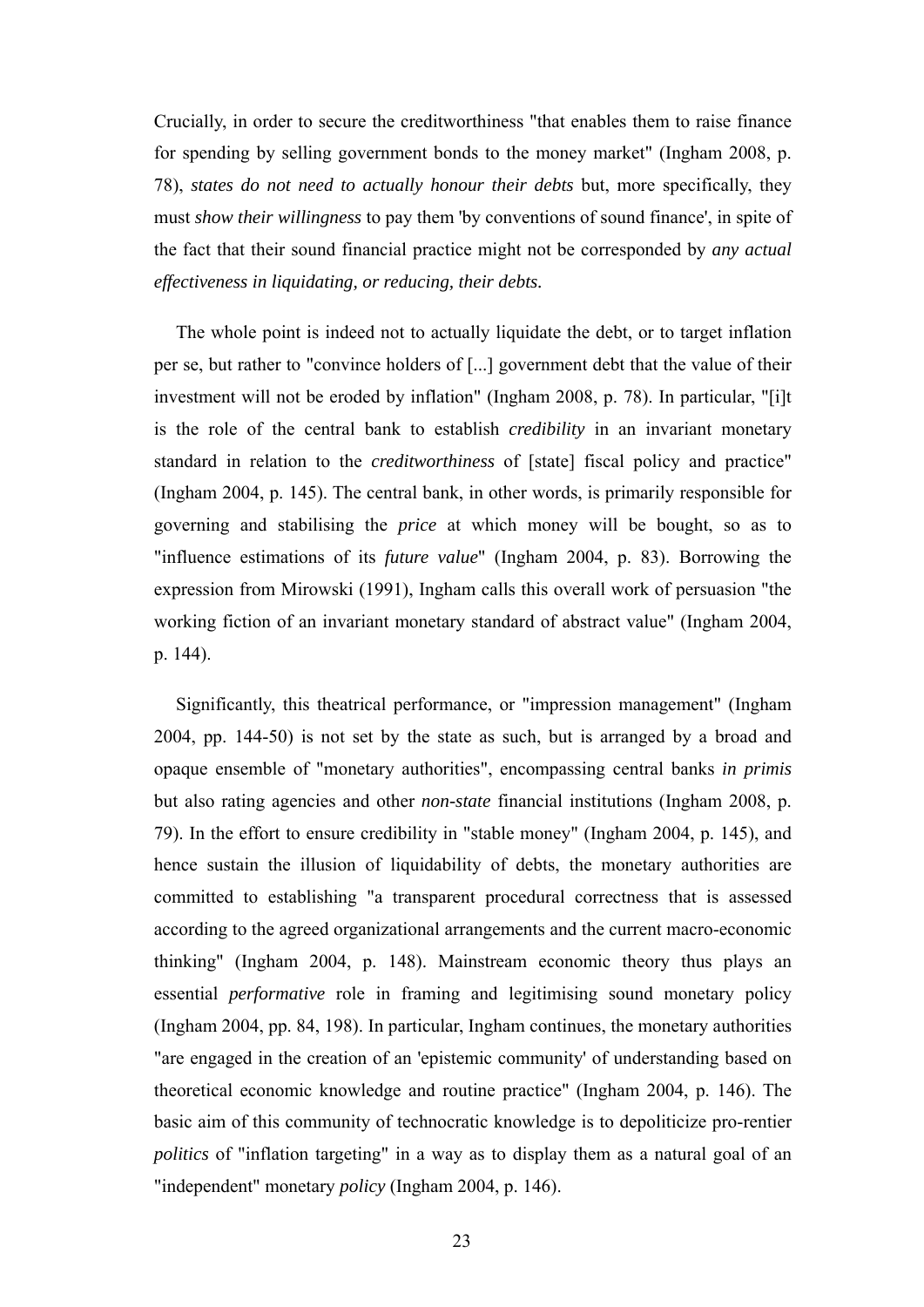My critique is once again methodological: by framing in a final analysis the subterranean problem of *liquidity* as a question of socially-constructed *credibility*, Ingham makes *the social struggle in which money is a weapon* appear more and more incompatible with the Weberian (but also Marxian) *battle of man with man*. Indeed, the grounding argument that the value of money is ultimately a matter of socially constructed impersonal trust (in fact, a *faith* in redeemability) that owes its credibility to the *persuasive performance* of economic theory (as sponsored by the monetary authorities), altogether invite us to think of the value of money as the product of a *battle of ideas*. With this, to be sure, I do not intend to begin a critique of the performativity approach in social sciences. I will yet contend, in the wake of Konings (2010, p. 63), that arguments based on the performance metaphor tend to be overly-deterministic as "actors appear to be largely unreflective, primarily motivated by discursive structures or impulses and performing meanings in whose emergence they had little 'agency'".

And indeed, despite all the constructivist fuss, the performance of the monetary authorities appears to be ultimately over-determined by a market rationality in an even more invasive and ultra-capillary fashion than it previously seemed to be. For unlike the state authority, the monetary authorities are no longer directly involved in the creation of money - i.e. they do not necessarily *issue* and/or *accept* the money but are only concerned with its governance. Their job is to basically *persuade the market* to trust and accept state promises at a sound (appealing) price in order for the states to finance themselves and survive in a global economy whose needs and desires *can largely be explained in terms of supply and demand*. That is to say, monetary authorities do not even attempt to write and edit the dictionary *in their own pecuniary terms* but, more submissively, are involved in deploying its universal market terminology.

#### **Conclusions: the significance of money**

In this article I have engaged in a critical yet constructive manner with what I consider to be a very valuable and inspirational contribution in the field of monetary theory. My interest in the subject arose precisely through the eye-opening reading of Ingham's *The nature of money*. Now, by emphasising the methodological fallacies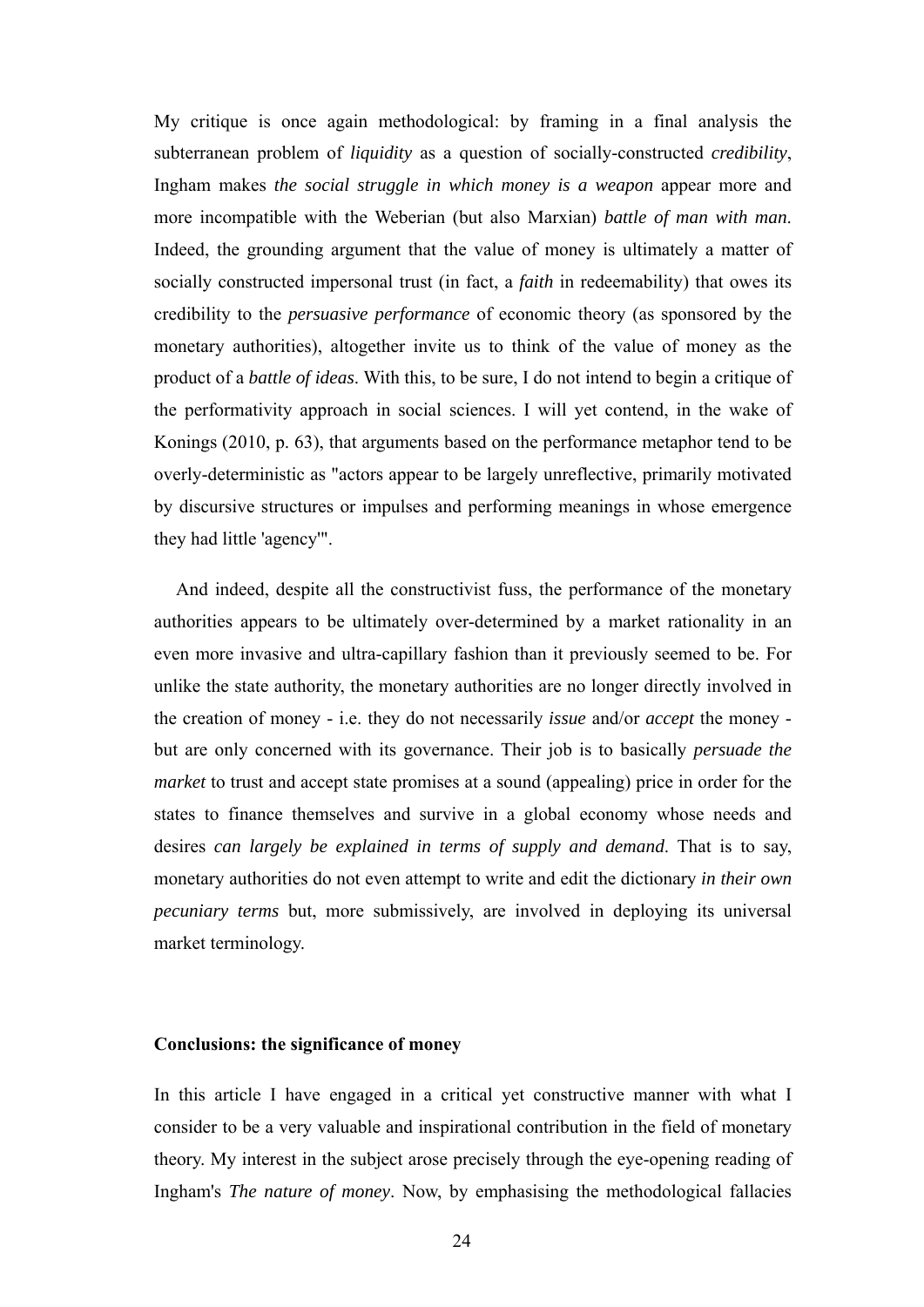and contradictions in his theory, I aim to instil a novel sense of what money is about. This new sense, or *significance* (I emphasise this word in opposition to the word 'nature' adopted by Ingham), can be summarised as follows: while Ingham holds that "[m]oney cannot be said to exist without the simultaneous existence of a debt that it can discharge" (Ingham 2004, p. 12), I argue on the contrary that *money cannot exist without the simultaneous existence of a debt that it will never discharge*. In particular, I contend that Ingham has failed to grasp the specificity of modern money as the institution of a peculiar *form of finance* (not just of 'exchange') based on the production of liquidity and the systematic deferral of payments, thus leaving a number of interrelated questions unexplored. Among them, the most important revolve around: (a) the type of inter- and intra-class conflict that such a finance entails and, in turn, (b) the forms of wealth (re)distribution and speculation that are specific to the capitalist mode of monetary production. In the following conclusions I will therefore suggest some guidelines for future studies in money and finance.

The first theme concerns monetary calculation. The idea that money is ontologically a metric and accounting technology has been gaining a transversal consent in social sciences. As it were, scholars seem to have learned to stop worrying about *value* and love the *measure*. Calculation, of course, remains a central topic of monetary theory (see for instance Amato, Fantacci, Doria 2010; Fourcade 2011; Christophers 2011). Yet, as I have argued, 'calculability in money terms' does not simply involve 'countability' *sensu strictu*, that is, a synchronic calculation based on the book-keeping of debts and the scaling of prices that are already *given* in relation to a money of account. Rather, it primarily involves *dis*counting, a diachronic calculation of the present price of an asset in relation to its future value, as against a background of potential (market) opportunities.

Focusing on discounting shifts the attention from those who allegedly 'count' to those who actually 'make' money. For discounting does not measure value properly speaking: instead, it brings it into being in the form of purchasing power. In particular, discounting generates money *as* liquidity by enabling "the expansion of *both* sides of the banking system's balance sheet" (Ingham 2004, p. 140). This 'expansion' of banks' balance sheets does not merely involve a depersonalisation and transferability of debts, but is more specifically a process by which debts are *commodified*, *capitalised* and *securitised* (see Minsky 1986; Kim 2011; Amato and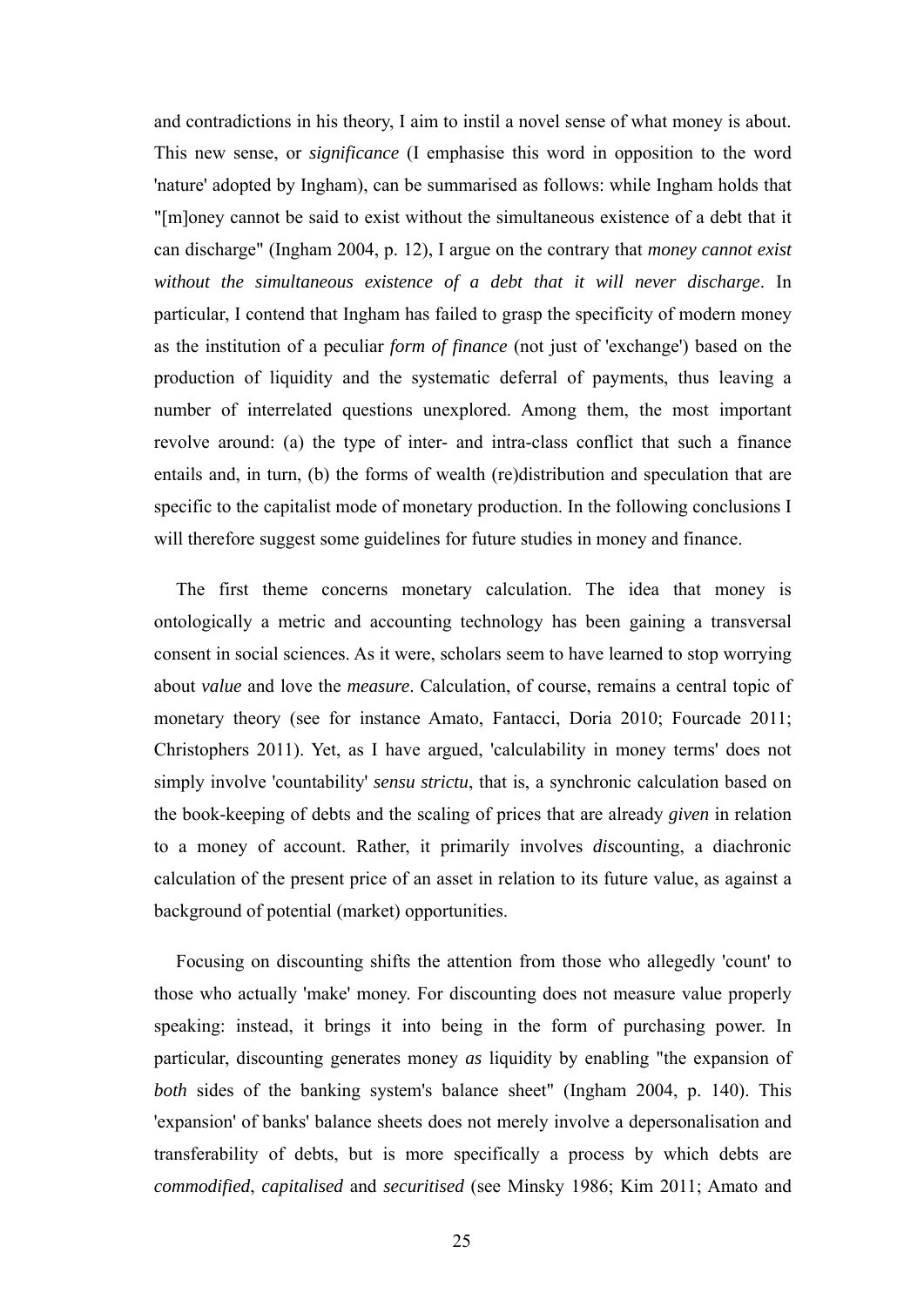Fantacci 2012; Allon 2015). Admittedly, the idea that banks, rather than states, create the great bulk of the money supply and enhance the liquidity of financial relations is not new: virtually all post-Keynesian scholars (including neo-chartalists) agree on this point. However, what is often disregarded, if not neglected, by the heterodox literature is that not only is the banking system's production of liquidity connected to the emergence of speculative markets for debts, but it is also involved with the construction of a peculiar regime of finance where *nobody is a genuine creditor because in principle every proprietor (and first and foremost the banker) is indebted to everybody else via a capillary infrastructure of liquidity*.

In particular, modern banking promotes a *leveraging* of real assets, that is, an overproduction of claims on titles of property (see Werner 2005; Schularick and Taylor 2012, Hudson 2012; Admati and Hellwig 2013). If carried out systematically (as it normally happens under capitalism) bank leverage inexorably leads to the consolidation of a structural *positive debt-to-equity* ratio in the overall system, that is, an accumulation of *net worth* in the form of liquid securities that literally flood the markets and further melt the solidity of contractual bonds, making altogether the system crisis-prone. Accordingly, in the capitalist regime the *circulation* of money must necessarily assume the contours of *spirals* of debt deferrals. By the latter I do not simply mean system-wide "boom and bust" credit cycles, but also and especially localised financial bubbles and processes of asset-price inflation. Like vortexes triggered by holes in a pool, these spirals are likely to cause the (more or less sudden) draining of liquidity, leaving the impression that in the same way as money would pop *out of thin air* it could readily return to it.

This brings us to a second crucial topic: the question of modern money as liquidity, and how this relates to modern speculation. *As liquidity*, modern money involves a growth *out of measure* of debt instruments which enormously extends the margins of manoeuvre, and profit, for speculative activities in financial markets, one being certainly the making of financial bubbles. Notably, as Knafo (2009) has pointed out, a financial bubble is the consequence of a *coordinated market-making activity*. Thus it requires that speculators *play with* financial markets in a concerted fashion so as to ingenerate market confidence and sustain the illusion of liquidability of specifically inflated assets in what seems to be a virtuous circle "as everyone appears to win in the process, at least until the crisis hits" (Knafo 2009, p. 32).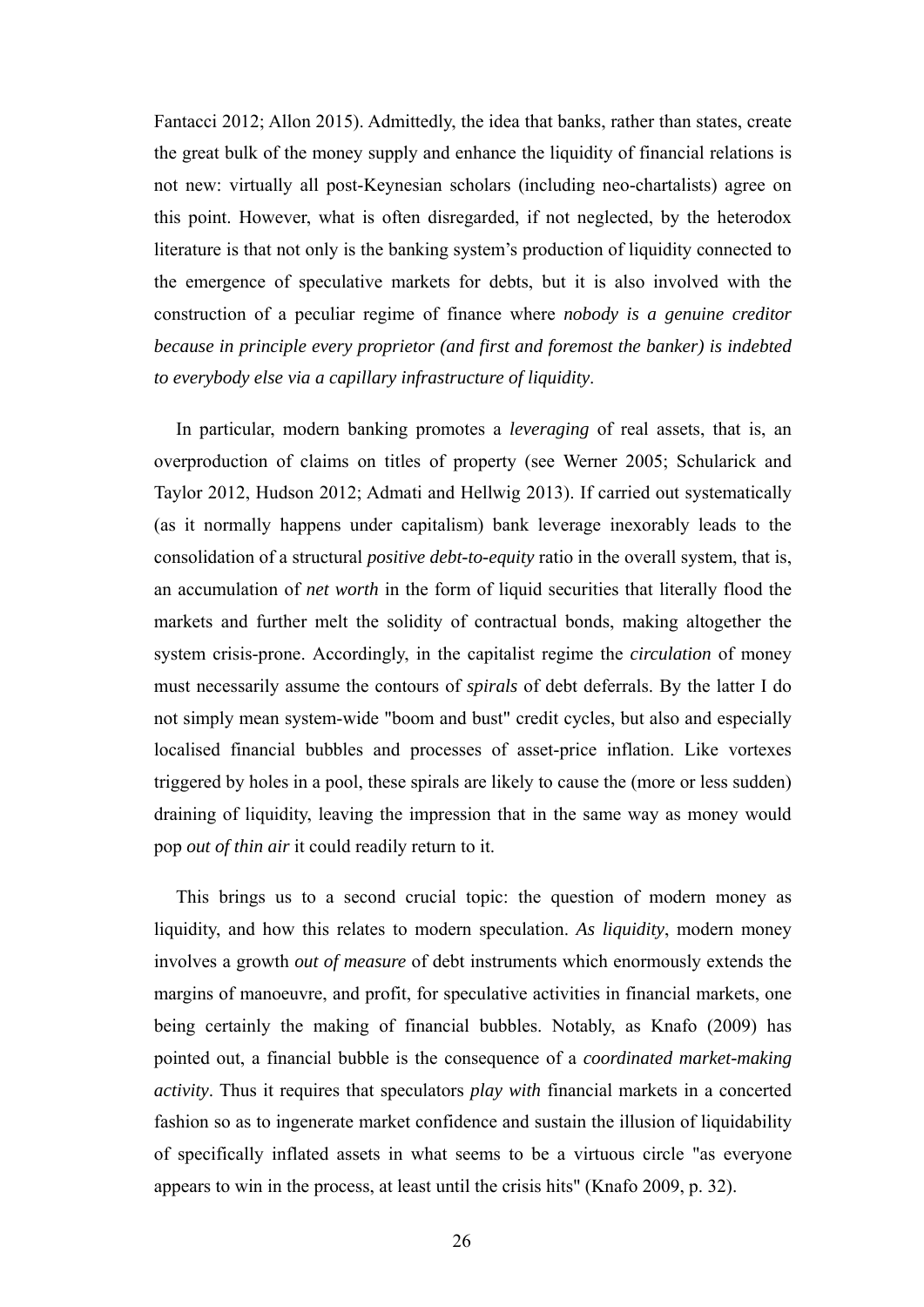Now, as Ingham and neo-chartalists maintain, the institution of money similarly involves a market-making activity, that is, an active promotion of the *demand* of money. After all, "everyone can create money: the problem is to get it accepted" (Minsky 1986, p. 255). The construction of liquidity, however, is not a concern of the state authority per se, but is connected to the promotion of secondary markets by financial agents and, in turn, to the emergence of new forms of financial speculation involving among other things a commercialisation of state sovereignty (see Palan 1998; 2002). Accordingly, it could be rightly argued that, rather than simply entailing sovereignty (Ingham 2006, p. 261), money more specifically enables a *negotiation of sovereignty* by financial means, and by financial agents.

In particular, as liquidity, money enables the power to readily negotiate a very special title of property: debts. The latter, as John Commons has rightly pointed out, are first and foremost *rights* to legal control, and "[l]egal control is future physical control" (Commons 1931, p. 657). Thus, as the power to gain future physical control over things and people, modern money *encapsulates* time at a very material (indeed *historically-material*) level of sociality where speculation is sovereign. Indeed, not only is speculation integral to the construction of modern forms of authority and sovereignty, but it is especially intrinsic to *the very production of everything* under capitalism (see Minsky 1986; Knafo 2009; 2012; Konings 2011b). As Macleod clearly saw ahead of the times, "speculation is the mother of production" (Macleod 1883, p. 132).

Conformingly, as "a social technology for connecting present and future" (Ingham 2004, p. 72), money ought to be intended as the mother of speculation. Indeed, when proprietors perform their monetary transactions, they implicitly look *towards the future* (Commons 1924, p. 4) and delude themselves into believing that they can master 'uncertainty'. It goes without saying that what they see is never what is necessarily going to happen, but merely what they want to achieve. For some, especially for those who are committed to servicing their debt and producing 'by the sweat of their brow', the final goal is emancipation or, *in exchange*, the *pro tem*  possibility not to pay whilst consuming (time). For others, especially for those who have time to invest in the game of finance, it is more of a mundane fantasy of perpetual money-making. Either way, what everybody fails to see, or perhaps choose to ignore, is the material cost that many must incur or anyway charge for 'living the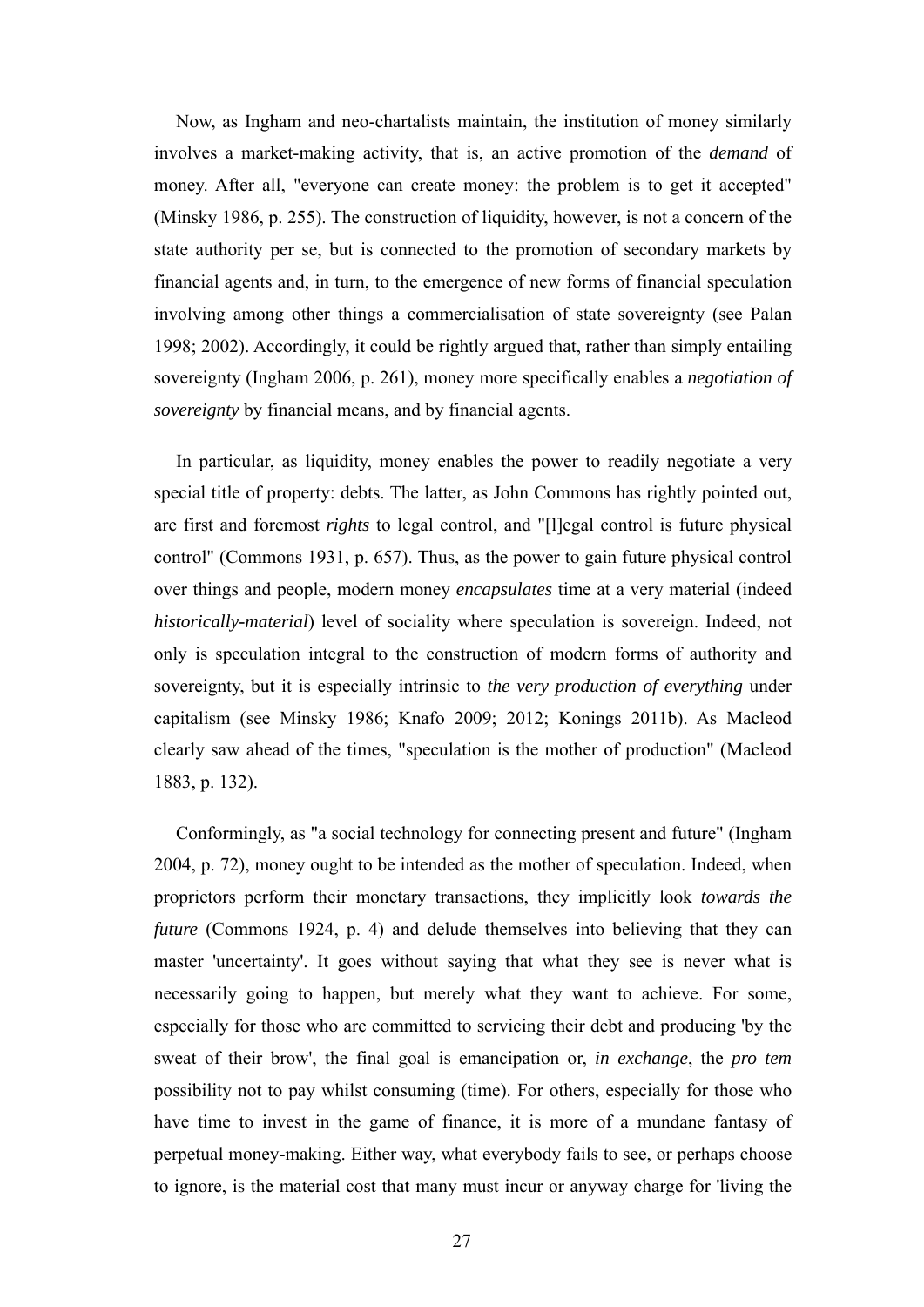dream' of owning (in fact, *owing*) without necessarily having to pay for it: debt without end.

Admittedly, by conceptualising money in these terms I am here calling for a tremendous re-consideration of what is today significant about it. For it is not true, as Ingham (2004, p. 12) asserts, that "something can only be issued *as money* if it is capable of cancelling *any* debt incurred by the issuer". Rather, something can only be issued as money if it is capable of *buying time* for both the issuer and the acceptor, by granting them the possibility to access historically-specific and contextuallycontingent markets for debts. As a result, money cannot exist without the simultaneous existence of a *debt that it will never redeem* because of an underlying *conflict of interests* among proprietors that nonetheless converge on the necessity to keep the overall spiral of debt relations ongoing.

The theme of the financial conflict of interests calls for a third fundamental question: who or what are the *authors/agents* that are primarily involved in the historical making of money and how does this relate to the construction (qua commodification) of modern forms of sovereignty. As Ingham has already suggested at one point, "the rules [...] by which money is produced in the capitalist system depend, ultimately, on the willingness with which a state's debt will be accepted by an independent class of rentiers" (Ingham 2004, p. 144). In other words, the problem to get money accepted is not solved by resorting to the *ad hoc* violence of an undisputed taxing authority, but truly is a legitimate business, based on a negotiation of sovereignty. More specifically, it concerns an 'independent class of rentiers', namely *transnational financiers* that operate *through* states and markets. As a matter of fact, these actual agents do have a real *interest* (as calculated by means of discounting) in issuing money and then accepting it back, and the rationale for this interest can be found in *just about everything interesting happening in between* the opening and closing of accounts<sup>15</sup>.

Once again, what happens in this in-between 'bubble in time' is not production per se, but finance and speculation. Indeed, inasmuch as production constitutes an

<sup>&</sup>lt;sup>15</sup> I am here paraphrasing Graeber (2011, p. 122). His original statement was: "[d]ebt is what happens in between: when the two parties cannot yet walk away from each other, because they are not yet equal. But it is carried out in the shadow of eventual equality. Because achieving that equality, however, destroys the very reason for having a relationship, just about everything interesting happens in between".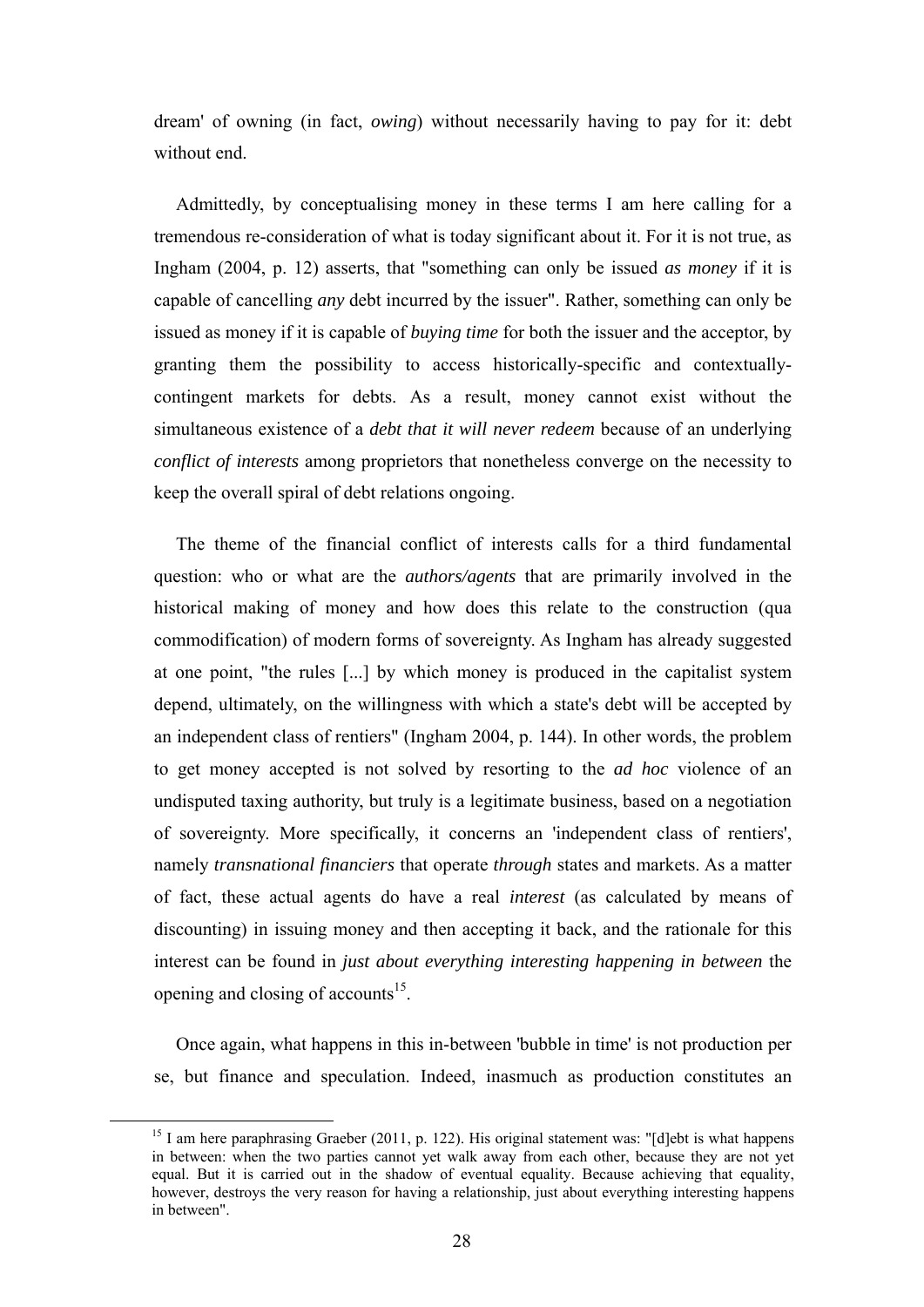'imperative' for those (workers and entrepreneurs) who are compelled to *service* their ongoing debts, it is no more than a 'going concern'<sup>16</sup> - indeed a pecuniary interest for those (financiers and speculators) who are able to *leverage* their position and empower their agency while the accounts are kept open and inflated. Precisely these players who have a concrete interest in 'making money', in the double meaning of producing and accumulating money in and of itself (*as* value), are also those who more than everybody else are actively 'making history' to their own advantage, and in their own image.

Accordingly, future studies in money and finance should refrain from reifying the pseudo-agency of the state and/or the market, because states and markets only provide an infrastructure for financial relations and as such carry no rationality in and of themselves<sup>17</sup>. Instead, more attention should be paid to the actual conflicts and negotiations occurring among proprietors - and especially among those who *make* money - and how these relations contribute to the shaping of modern forms of sovereignty and property<sup>18</sup>. In that respect, one should be very careful not to automatically subsume modern property relations under the rubric of creditor-debtor relations and, in turn, draw a logical identity between financiers and creditors. For in a system where a positive debt-to-equity ratio constitute the norm, so that debt in its various forms will represent "the most gigantic species of property" (Macleod 1883, p. 157), there can be no *net* creditor because as a matter of fact *everyone is indebted*  as long as the 'illusion of liquidity' is kept in place. Hence, *the real struggle is among debtors themselves*, and especially among the most indebted of all debtors: firstworld bankers and financiers. As we have once again come to realise in recent years, the intra-class conflict among these *too-big-to-pay* agents is literally carried at the *expense* of the rest of the world of petty debtors and non-proprietors (people at the extreme margins of capitalism who are unable to access any credit whatsoever), and in plain disregard of the sorts of future generations - the true creditors of the current

 $16$  A going concern is a business that functions without the threat of liquidation - in this case, without the threat of illiquidity - for the foreseeable future. On the significance of this concept in reference to modern finance and capitalism, see Commons 1924; Palan 2013.

<sup>&</sup>lt;sup>17</sup> Ingham, by contrast, tends to reify the relationship between states and markets as one of opposing forces in a "balance of power" with each other, and it is not clear whether he considers the two as being held together in an abstract accounting relationship (as in one between public sector and private sector) or sees them as being governed by two distinct logics (one being political, the other being economic).

 $18$  See for instance Kim's work (2014) on the connection between finance, modern identity and the historical emergence of the legal trust as a form of double ownership.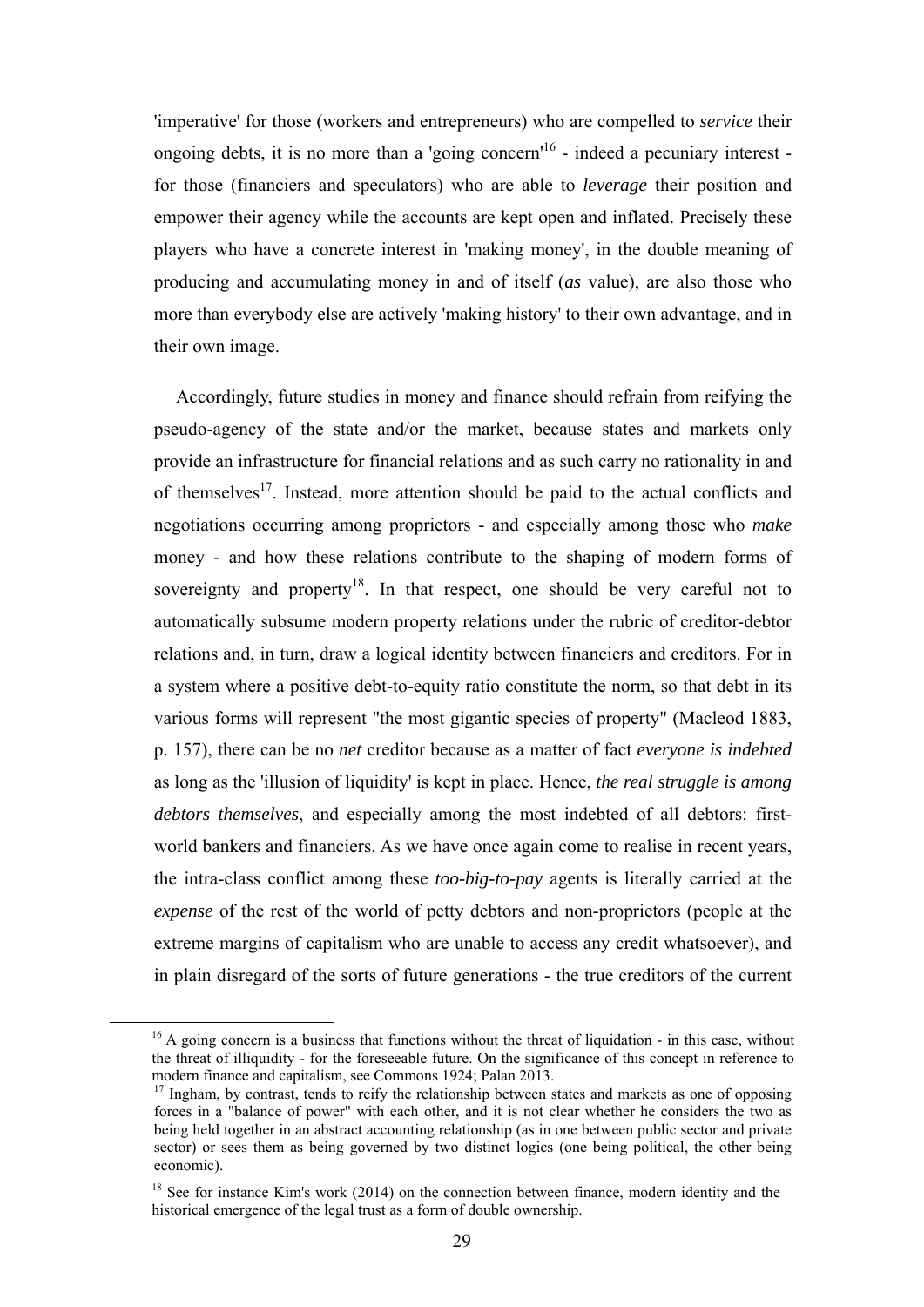order of things.

#### **Acknowledgements**

I wish to thank my parents, Usha, and my dear friend and mentor Oreste Ventrone for their unconditional love and support. I also wish to thank the anonymous referees for their helpful comments, and Samuel Knafo, with whom I have discussed an earlier version of this paper during a Political Marxism seminar at the University of Sussex (UK), March 2014.

#### **References**

ADMATI Anat and Martin HELLWIG, 2013. *The bankers' new clothes. What's wrong with banking and what to do about it* (Princeton and Oxford, Princeton University Press).

ALLON Fiona, 2015. "Everyday leverage, or leveraging the everyday", *Cultural Studies* DOI: 10.1080/09502386.2015.1017140

AMATO Massimo, 2010a. "Silence is gold: some preliminary notes on money, speech, calculation", in AMATO Massimo, DORIA Luigi, and Luca FANTACCI, eds.. *Money and calculation. Economic and sociological perspectives* (Basingstoke, Palgrave Macmillan).

AMATO Massimo, 2010b. *L'enigma della moneta (e l'inizio dell'economia)* (Varese, *et al.*/edizioni).

AMATO Massimo, DORIA Luigi, and Luca FANTACCI, eds., 2010. *Money and calculation. Economic and sociological perspectives* (Basingstoke, Palgrave Macmillan).

AMATO Massimo and Luca FANTACCI, 2012. *The end of finance* (Cambridge, Polity Press).

ANDERSON Benjamin M., 1917. *The value of money* (New York, The Macmillan Company).

ARISTOTLE (transl. by Reeve, C. D. C.), 1998. *Politics* (Cambridge, Hackett Publishing Company).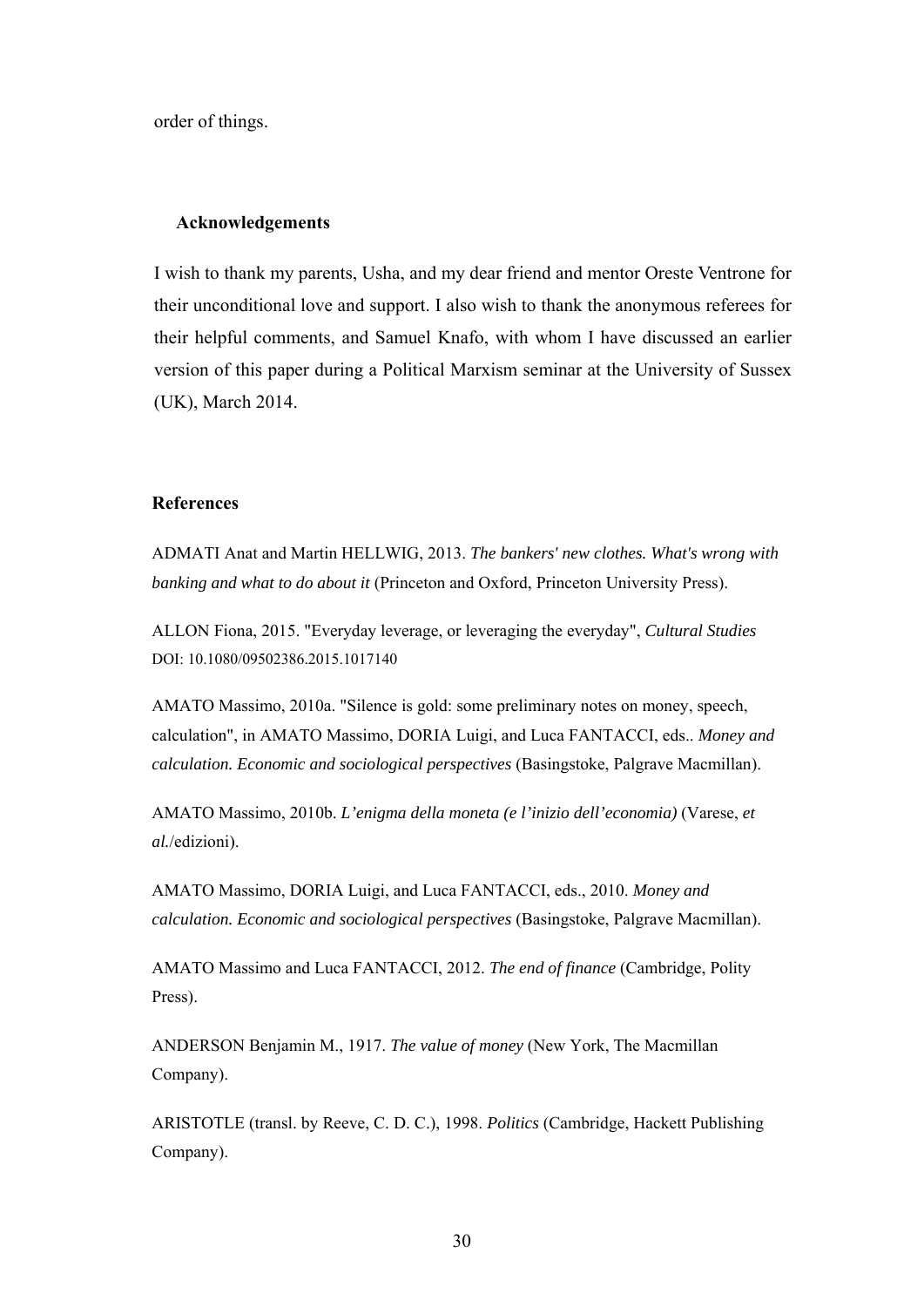BELL Stephanie, 2001. "The role of the state and the hierarchy of money", *Cambridge Journal of Economics*, 25: 149-163.

BJERG Ole, 2014. *Making money. The philosophy of crisis capitalism* (London and New York, Verso).

BLOCH Marc, 1981 (1954). *Lineamenti di una storia monetaria d'Europa* (Torino, Einaudi).

CHRISTOPHERS Brett, 2011. "Making finance productive", *Economy and Society*, 40(1): 112-140.

COMMONS John R., 1924. *Legal foundations of capitalism* (New York, The Macmillan Company).

COMMONS John R., 1931. "Institutional economics", *American Economic Review*, 21(4): 648-657.

DODD Nigel, 1994. *The sociology of money. Economics, reason and contemporary society* (Cambridge, Polity Press).

DODD Nigel, 2005a. "Reinventing monies in Europe", *Economy and Society*, 34(4): 558- 583.

DODD Nigel, 2005b. "Laundering money: on the need for conceptual clarity within the sociology of money", *European Journal of Sociology*, 46(3): 387-411.

FEBRERO Eladio, 2009. "Three difficulties with Neochartalism", *Journal of Post-Keynesian Economics*, 31(3): 523-541.

FOURCADE Marion, 2011. "Cents and sensibility: economic valuation and the nature of 'nature'", *American Journal of Sociology*, 116(6): 1721-77.

FRANKEL Herbert S., 1977. *Two philosophies of money. The conflict of trust and authority* (Oxford, Basil Blackwell).

GRAEBER David, 2011. *Debt. The first five thousand years* (New York, Melville House Publishing).

GNOS Claude and Louis-Philippe ROCHON, 2002. "Money creation and the state: a critical assessment of chartalism", *Journal of Post Keynesian Economics*, 32(3): 41-57.

HEINSOHN Gunnar and Otto STEIGER, 2000. "The property theory of interest and money", in SMITHIN John, ed. *What is money?* (London and New York, Routledge).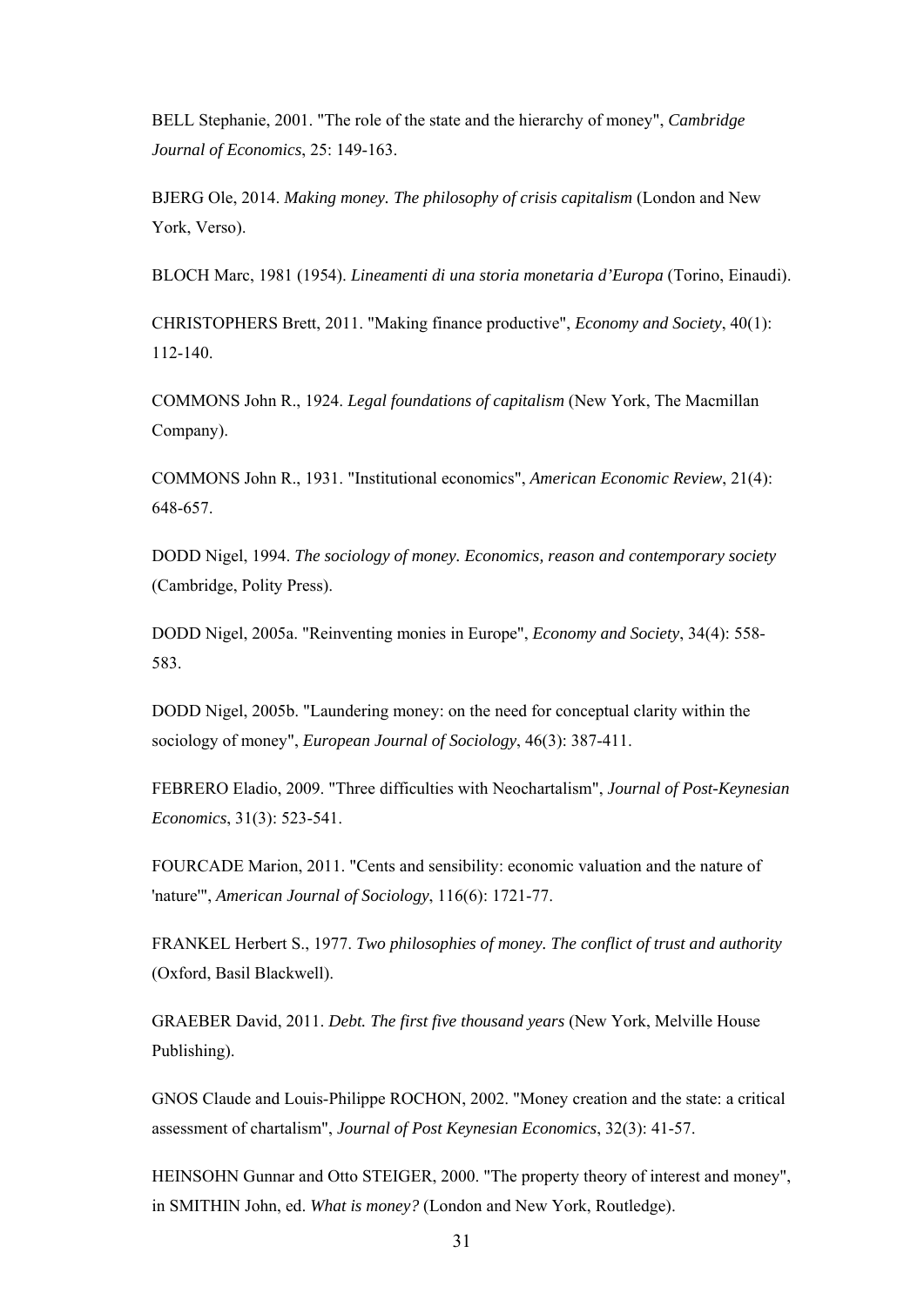HEINSOHN Gunnar and Otto STEIGER, 2006. "Interest and money: the property explanation", in ARESTIS Philip and Malcolm SAWYER, eds. *A handbook of alternative monetary economics* (Cheltenham, Edward Elgar).

HODGSON Geoffrey M., 2001. *How economics forgot history. The problem of historical specificity in social science* (London and New York, Routledge).

HUDSON Michael, 2012. *The bubble and beyond. Fictitious capital, debt deflation and the global crisis* (Dresden, ISLET-Verlag).

INGHAM Geoffrey, 1996. "Money is a social relation", *Review of Social Economy*, 54(4): 507-529.

INGHAM Geoffrey, 2000. "Babylonian madness: on the historical and sociological origins of money", in SMITHIN John, ed. *What is money?* (London and New York, Routledge).

INGHAM Geoffrey, 2004. *The nature of money* (Cambridge, Polity Press).

INGHAM Geoffrey, 2006. "Further reflections on the ontology of money: responses to Lapavitsas and Dodd", *Economy and Society*, 35(2), May: 259-278.

INGHAM Geoffrey, 2007. "The specificity of money", *European Journal of Sociology*, 48(2): 265-272.

INGHAM Geoffrey, 2008. *Capitalism* (Cambridge, Polity Press).

INGHAM Geoffrey, 2013. "O sacred hunger of pernicious gold! What bands of faith can impious lucre hold?", *European Journal of Sociology*, 54(1): 127-146.

KEYNES John M., 1930. *A treatise of money (in two volumes)* (New York, Harcourt Brace and Company).

KEYNES John M., 1936. *The general theory of employment, interest and money* (London, Macmillan).

KIM Jongchul, 2011. "How modern banking originated: the London goldsmith-bankers' institutionalisation of trust", *Business History*, 53(6): 939-959.

KIM Jongchul, 2014. "Identity and hybridity of modern finance: how a specifically modern concept of the self underlies the modern ownership of property, trusts and finance", *Cambridge Journal of Economics*, 38(2): 425-446.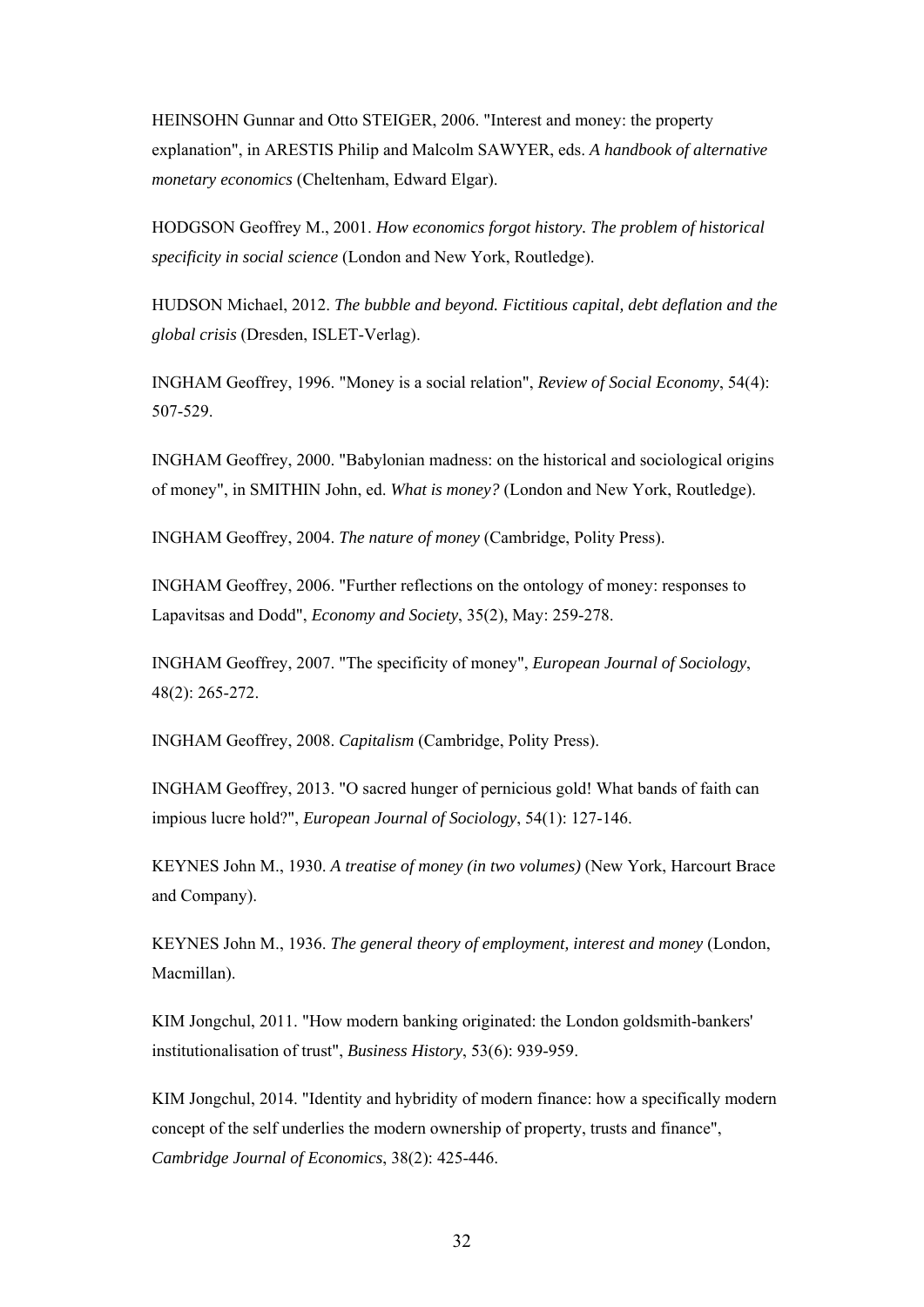KNAFO Samuel, 2009. "Liberalisation and the Political Economy of Financial Bubbles", *Competition & Change,* 13(2), June: 128-144.

KNAFO Samuel, 2012. "Financial crises and the political economy of speculative bubbles", *Critical Sociology*, 39(6): 851-867.

KNAFO Samuel, 2013. *The making of modern finance: liberal governance and the Gold Standard* (London and New York, Routledge).

KNAPP Georg F., 1924. *The state theory of money* (London, Macmillan & Company Limited).

KONINGS Martijn, 2010. "The pragmatic sources of modern power", *European Journal of Sociology*, 51(1): 55-91.

KONINGS Martijn, 2011a. "Money as icon", *Theory & Event*, 14(3).

KONINGS Martijn, 2011b. *The development of American finance* (Cambridge, Cambridge University Press).

LAVOIE Marc, 2013. "The monetary and fiscal *nexus* of Neo-Chartalism. A friendly critique", *Journal of Economic Issues*, 47(1): 1-32.

LEGENDRE Pierre, 2005. *Della società come testo. Lineamenti di un'antropologia dogmatica* (Torino, G. Giappichelli Editore).

MACLEOD Henry D., 1883. *Theory and practice of banking vol. I, 4th edition* (London, Longmans, Green, Reader and Dyer).

MEHRLING Perry, 2000. "Modern money: fiat or credit?", *Journal of Post Keynesian Economics*, 22(3): 397-406.

MINSKY Hyman, 1977. "A theory of systemic fragility", in ALTMAN Edward I. and Arnold W. SAMETZ, eds., 1977. *Financial crises: institutions and markets in a fragile environment* (London, John Wiley and Sons).

MINSKY Hyman, 1986. *Stabilizing an unstable economy* (New Haven and London, Yale University Press).

MIROWSKI Philip, 1991. "Postmodernism and the social theory of value", *Journal of Post Keynesian Economics*, 13(4): 565-582.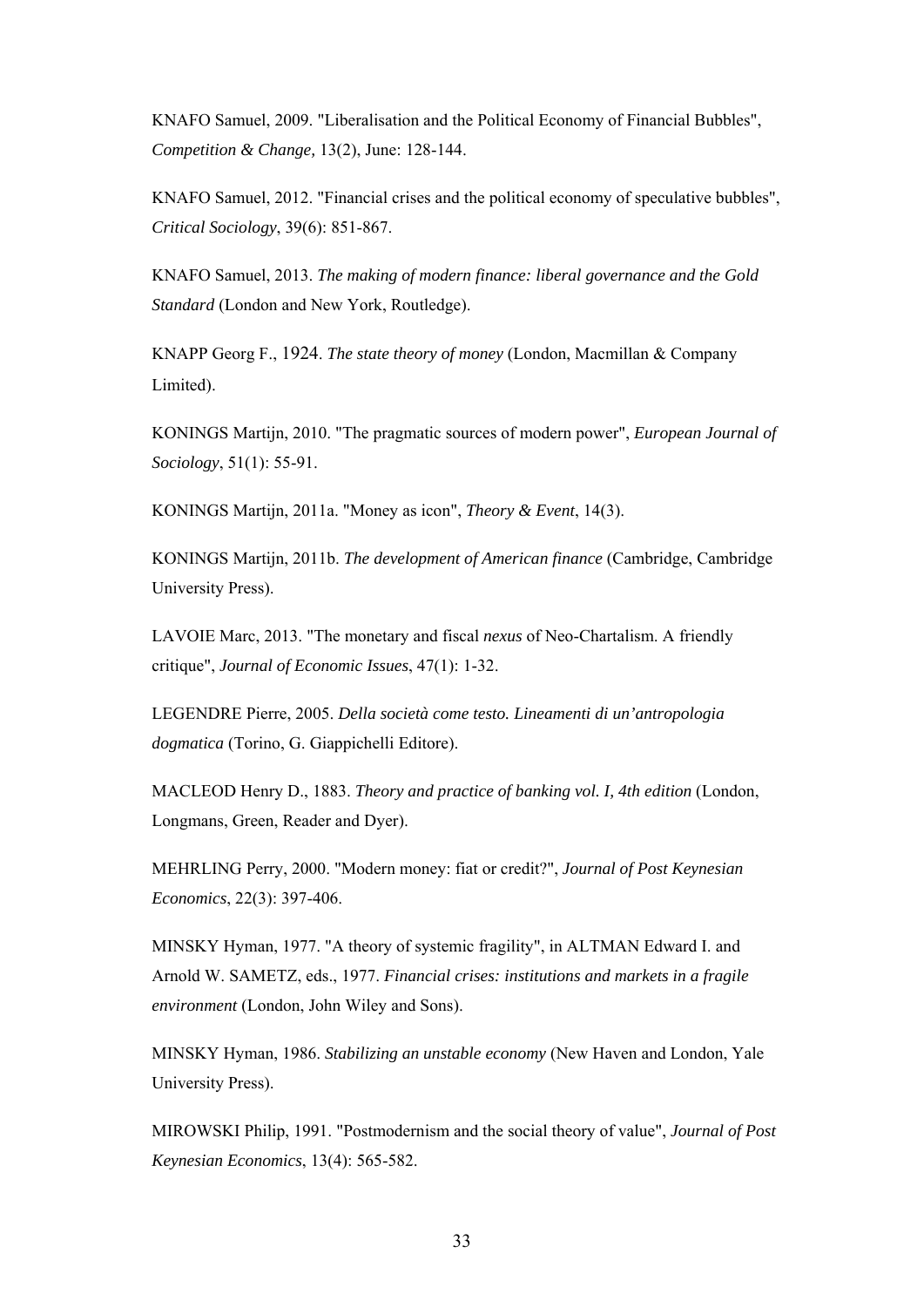NESVETAILOVA Anastasia, 2007. *Fragile Finance. Debt, speculation and crisis in the age of global credit* (Basingstoke, Palgrave Macmillan).

NESVETAILOVA Anastasia, 2010. *Financial alchemy in crisis. The great liquidity illusion* (London, Pluto Press).

NITZAN Jonathan and Shimshon BICHLER, 2000. "Capital accumulation. Breaking the dualism of 'economics' and 'politics'", in PALAN Ronen, ed., 2000. *Global political economy: contemporary theories* (London and New York, Routledge).

NITZAN Jonathan and Shimshon BICHLER, 2009. *Capital as Power. A study of order and creorder* (London and New York, Routledge).

PALAN Ronen, 1998. "Trying to have your cake and eating it: how and why the state system has created offshore", *International Studies Quarterly*, 42: 625-644.

PALAN Ronen, 2002. "Tax Havens and the commercialization of state sovereignty", *International Organization*, 56(1): 151-176.

PALAN Ronen, 2013. "The financial crisis and intangible value", *Capital & Class*, 37(1): 65-77.

PALLEY Thomas I., 2015a. "Money, fiscal policy, and interest rates: a critique of Modern Monetary Theory", *Review of Political Economy*, 27(1): 1-23.

PALLEY Thomas I., 2015b. "The critics of Modern Money Theory (MMT) are right", *Review of Political Economy*, 27(1): 45-61.

POLANYI Karl, 1980 (1968). *Economie primitive, arcaiche e moderne* (Torino, Einaudi).

ROCHON Louis-Philippe and Matias VERNENGO, 2003. "State money and the real world: or chartalism and its discontents", *Journal of Post Keynesian Economics*, 26(1): 57-67.

SAIAG Hadrien, 2014. "Towards a neo-Polanyian approach to money: integrating the concept of debt", *Economy and Society*, 43(4): 559-581.

SCHULARICK Moritz and Alan M. TAYLOR, 2012. "Credit booms gone bust: monetary policy, leverage cycles, and financial crises, 1870-2008", *American Economic Review*, 102(2): 1029-1061.